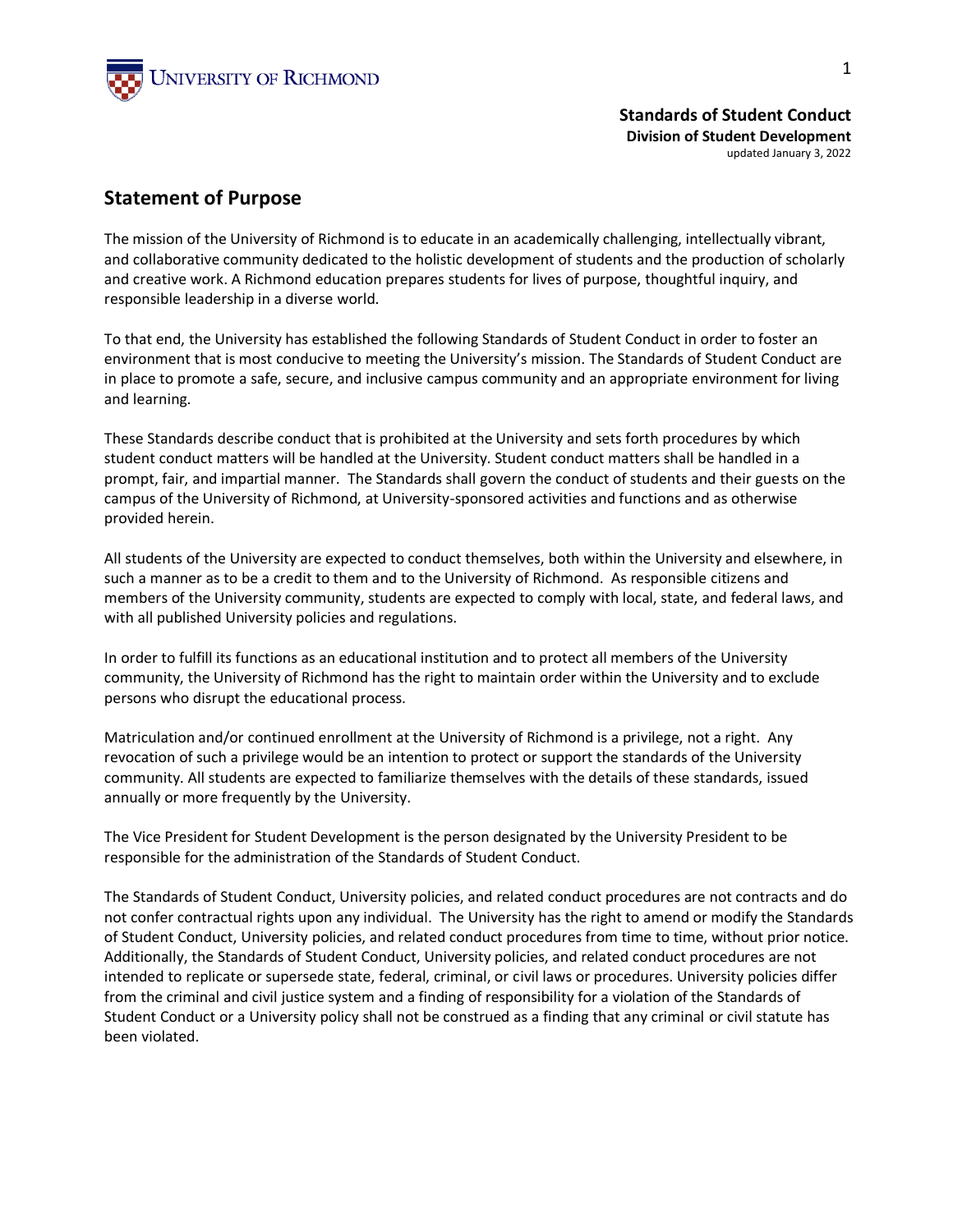# <span id="page-1-1"></span>**Table of Contents**

<span id="page-1-0"></span>

| Article<br>Ŀ. | Definitions                                                                                       | Page<br>$\overline{3}$ |
|---------------|---------------------------------------------------------------------------------------------------|------------------------|
| II:           | <b>Standards of Student Conduct Authority</b>                                                     | $\overline{5}$         |
| III:          | Jurisdiction and Prohibited Conduct                                                               | $\underline{6}$        |
|               | IV: Reporting, Charges, Preliminary Hearing, and Interim Suspension                               | <u>10</u>              |
| V:            | <b>Student Rights and Responsibilities</b>                                                        | <u>13</u>              |
| VI:           | <b>Student Conduct Board Procedures</b>                                                           | <u>16</u>              |
| VII:          | Sanctions                                                                                         | <u>20</u>              |
| VIII:         | Appeals                                                                                           | 22                     |
| IX:           | Interpretation and Revision                                                                       | 23                     |
| Appendix A:   | Procedures Specific to Matters Involving the University's Policy Prohibiting<br>Sexual Misconduct | 24                     |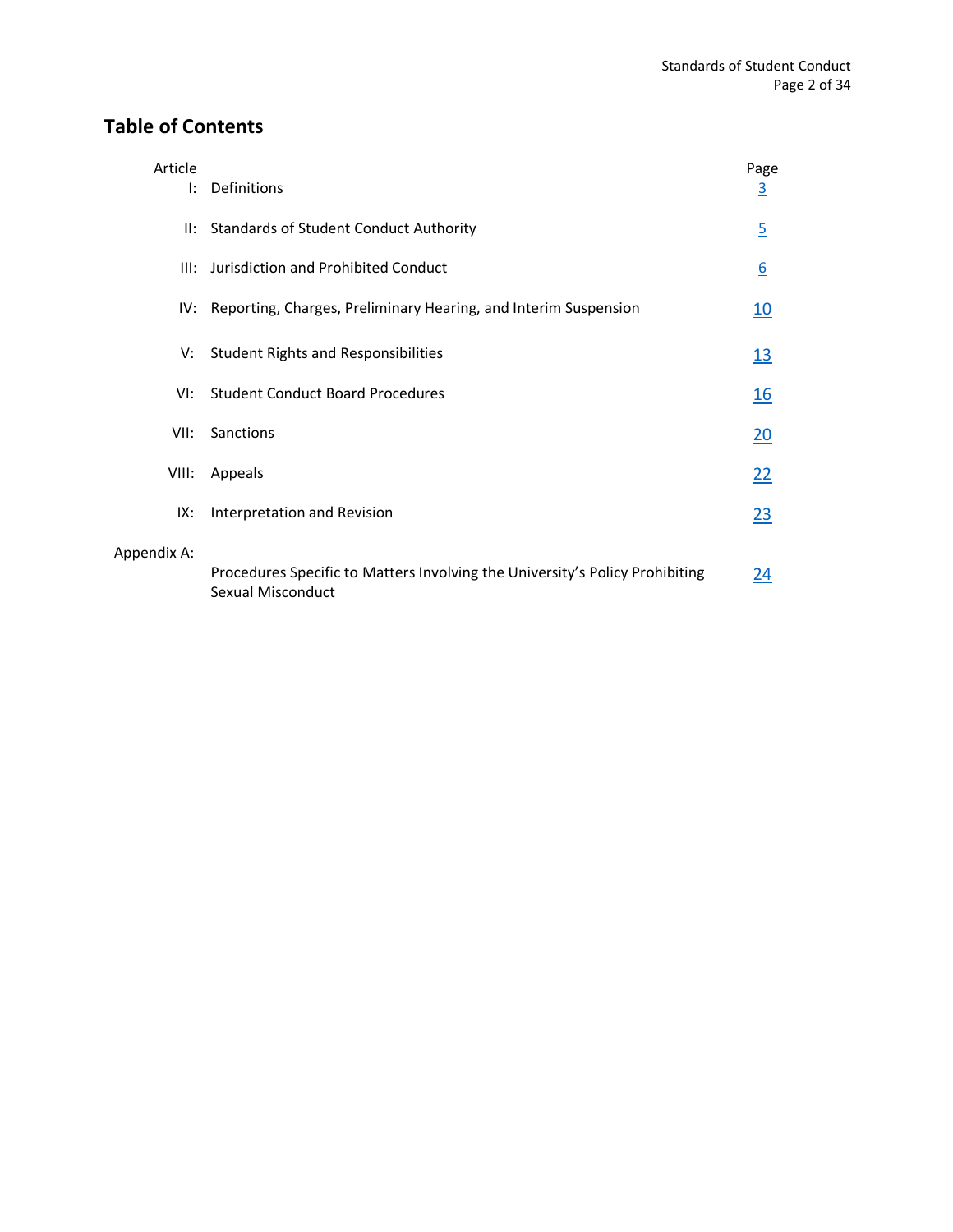### **Article I: Definitions**

**[RETURN TO TABLE OF CONTENTS](#page-1-1)**

- A. *Administrator / Staff Member.* The terms "staff member" and "administrator" mean any person employed by the University to conduct administrative, professional, or trade assignments.
- B. *Appellate Administrator.* The term "Appellate Administrator" means any person authorized by the Vice President for Student Development to consider an appeal from a Student Conduct Board.
- C. *Campus*. The term "campus" includes any building or property owned or controlled by the University within the same reasonably contiguous geographic area of the University and used by the University in direct support of, or in a manner related to, its educational purposes, including residence halls and apartments and any building or property within or reasonably contiguous to the campus that is owned by the University, is frequently used by students, and supports University purposes.
- D. *Chair.* The term "Chair" means the chairperson of the applicable Student Conduct Board.
- E. *College.* The term "College" means either "Richmond College" or "Westhampton College."
- F. *Complainant.* The term "Complainant" means the student or other individual who is alleged to be the victim or subject of conduct that forms the basis for a disciplinary charge.
- G. *Conduct Officer.* The term "Conduct Officer" means any person or persons authorized on an on-going or a caseby-case basis by the Vice President for Student Development to: (i) charge a student with a violation of the Standards of Student Conduct; (ii) conduct preliminary hearings; and (iii) impose sanctions upon any student(s) who accept(s) responsibility for a violation of the Standards of Student Conduct. Conduct Officers of the rank of Dean are empowered to impose a sanction of suspension, to issue No Contact Orders, and to impose Interim Suspensions.
- H. *Copy.* The term "copy" includes all methods of duplication to include, but not limited to, use of a camera, recording device, mobile phone and/or mobile phone application(s), scanner and copy machine,
- I. *Faculty Member.* The term "faculty member" means any person hired by the University to conduct classroom or teaching activities or who is otherwise considered by the University to be a member of the faculty.
- J. *Hearing Officer.* The term "Hearing Officer" means any person or persons authorized on an on-going or a case-bycase basis by the Vice President for Student Development to conduct the pre-hearing and hearing process on behalf of the University Hearing Board. The Hearing Officer is not a member of the University Hearing Board and does not vote on any decision of the University Hearing Board. In the case of a hearing involving an alleged violation of the University's Policy Prohibiting Sexual Misconduct, the Hearing Officer shall not be an employee of the University.
- K. *Hearing Officer for Specific Matters Involving the University's Policy Prohibiting Sexual Misconduct.* The term "Hearing Officer" means any person or persons authorized on an on-going or a case-by-case basis by the Vice President for Student Development to conduct the hearing process on behalf of the University Hearing Board. The Hearing Officer is considered a non-voting member of the University Hearing Board. The Hearing Officer shall not be an employee of the University.
- L. *May.* The term "may" is used in the permissive sense.
- M. *Member of the University Community.* The term "member of the University community" includes any person who is a student, faculty member, staff member, administrator, University official, or any other person employed by the University or acting as a University volunteer. The Vice President for Student Development or their designee shall determine a person's status in a particular situation.
- N. *Off*-*Campus Buildings or Property*. The term "off-campus buildings or property" means any building or property owned or controlled by a student organization officially recognized by the University and any building or property owned or controlled by the University, used in direct support of, or in relation to, the University's educational purposes, and frequently used by students.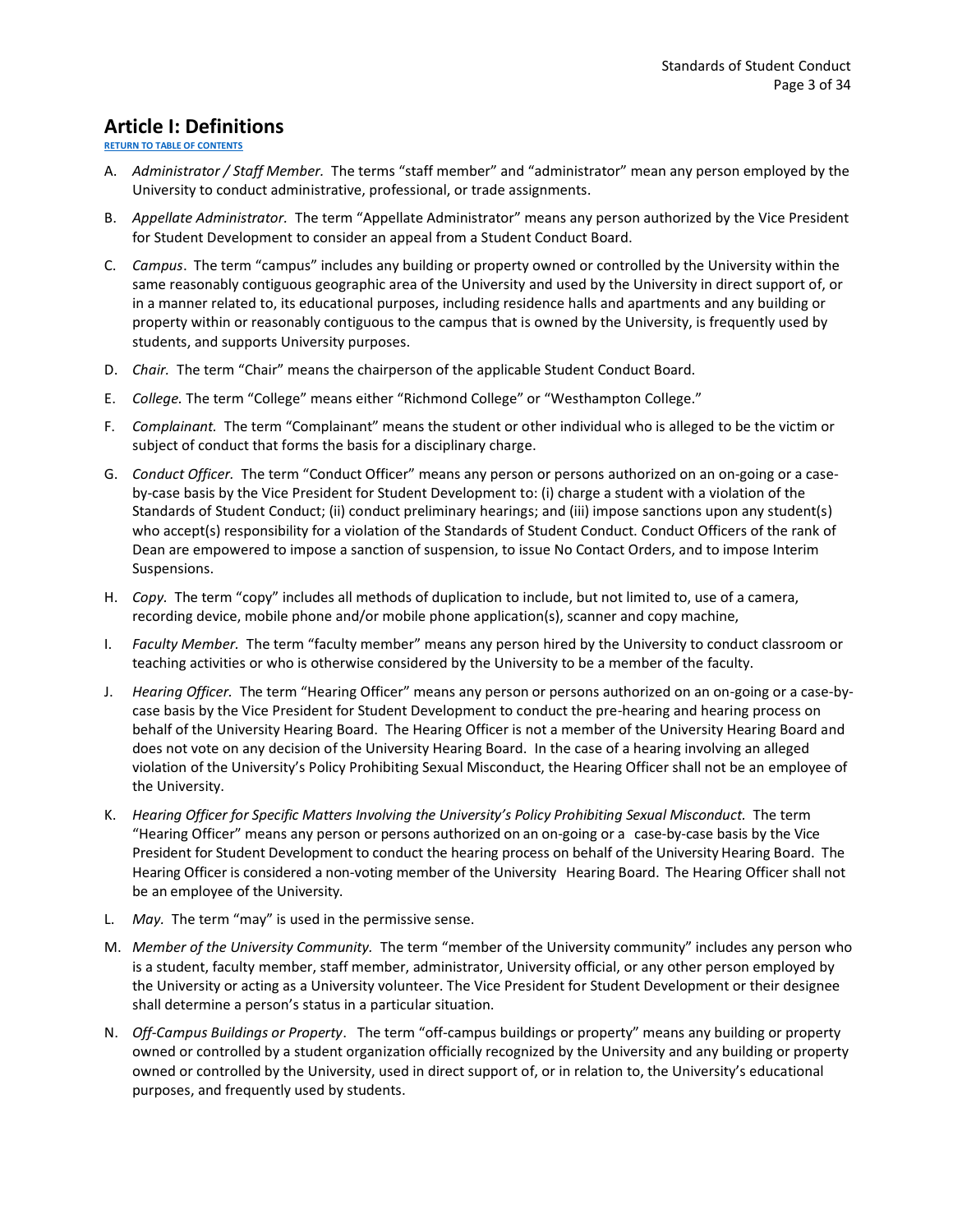- O. *Off-Campus Education Programs and Activities.* The term "off-campus programs and activities" means educational, extra-curricular, or athletic activities involving organizations or programs or activities recognized or sponsored by the University, such as University-sponsored trips, athletic team travel, events for organizations that occur off campus (e.g., a debate team trip to another school or to a weekend competition).
- P. *Organization.* The term "organization" or "organizations" means any number of persons who have complied with the formal requirements for University recognition and registration.
- Q. *Presiding Officer*. The term "Presiding Officer" means the Advisor of the Student Conduct Council or the Hearing Officer of the University Hearing Board.
- R. *Public Property*. The term "public property" means streets, sidewalks, or parking facilities within the campus or immediately adjacent to and accessible from campus.
- S. *Respondent.* The term "Respondent" means any student charged with violating the Standards of Student Conduct or a University policy.
- T. *School.* The term "School" means the School of Arts & Sciences, the Robins School of Business, the Jepson School of Leadership Studies, the University of Richmond School of Law, or the School of Professional and Continuing Studies.
- U. *Shall.* The term "shall" is used in the mandatory sense.
- V. *Student*. The term "student" includes all persons taking courses at the University, either full-time or part-time, pursuing undergraduate, graduate, or professional studies. Persons who withdraw during an investigation or with a pending conduct charge or proceeding, or who are not officially enrolled for a particular term but who have a continuing relationship with the University are considered "students" for purposes of these Standards of Student Conduct.
- W. *Student Conduct Administrator*. The term "Student Conduct Administrator" means any person authorized by the Vice President for Student Development to follow the Standards of Student Conduct in determining the appropriate Conduct Officer, Presiding Officer, or Conduct Board authorized to hear each matter.
- X. *Student Conduct Board.* The term "Student Conduct Board" or "Board" means a group authorized by the Vice President for Student Development to determine whether a student, students, or a student organization has violated the Standards of Student Conduct and to determine sanctions that may be imposed when a violation has been committed. This term includes the Student Conduct Council and the University Hearing Board.
- Y. *Student Conduct Council.* The term "University of Richmond Student Conduct Council" or "Student Conduct Council" means a specific Student Conduct Board comprised of students specially selected and trained by the University.
- Z. *University*. The term "University" means "University of Richmond".
- AA. *University Hearing Board or UHB.* The term "University Hearing Board" or "UHB" means a specific Student Conduct Board comprised of University staff members specially selected and trained by the University.
- BB. *University Official.* The term "University official" includes any individual employed by the University, performing assigned administrative or professional duties. A University official may include student staff such as Resident Advisors and Emergency Medical Technicians.
- CC. *University Policy.* The term "University policy" means any policy, rule, or regulation of the University.
- <span id="page-3-0"></span>DD. *University Premises*. For purposes of these Standards of Student Conduct, the term "University premises" includes: (1) any building or property that is part of the University's campus; (2) any building or property that is not located on or adjacent or contiguous to the campus, but is owned or controlled by a University recognized organization or that is used in direct support of or in relation to the University's educational purposes and is frequently used by students; (3) public property within the campus or immediately adjacent to and accessible from campus (such as public roads, sidewalks, parking lots); or (4) other areas that are within the patrol jurisdiction of the University Police Department.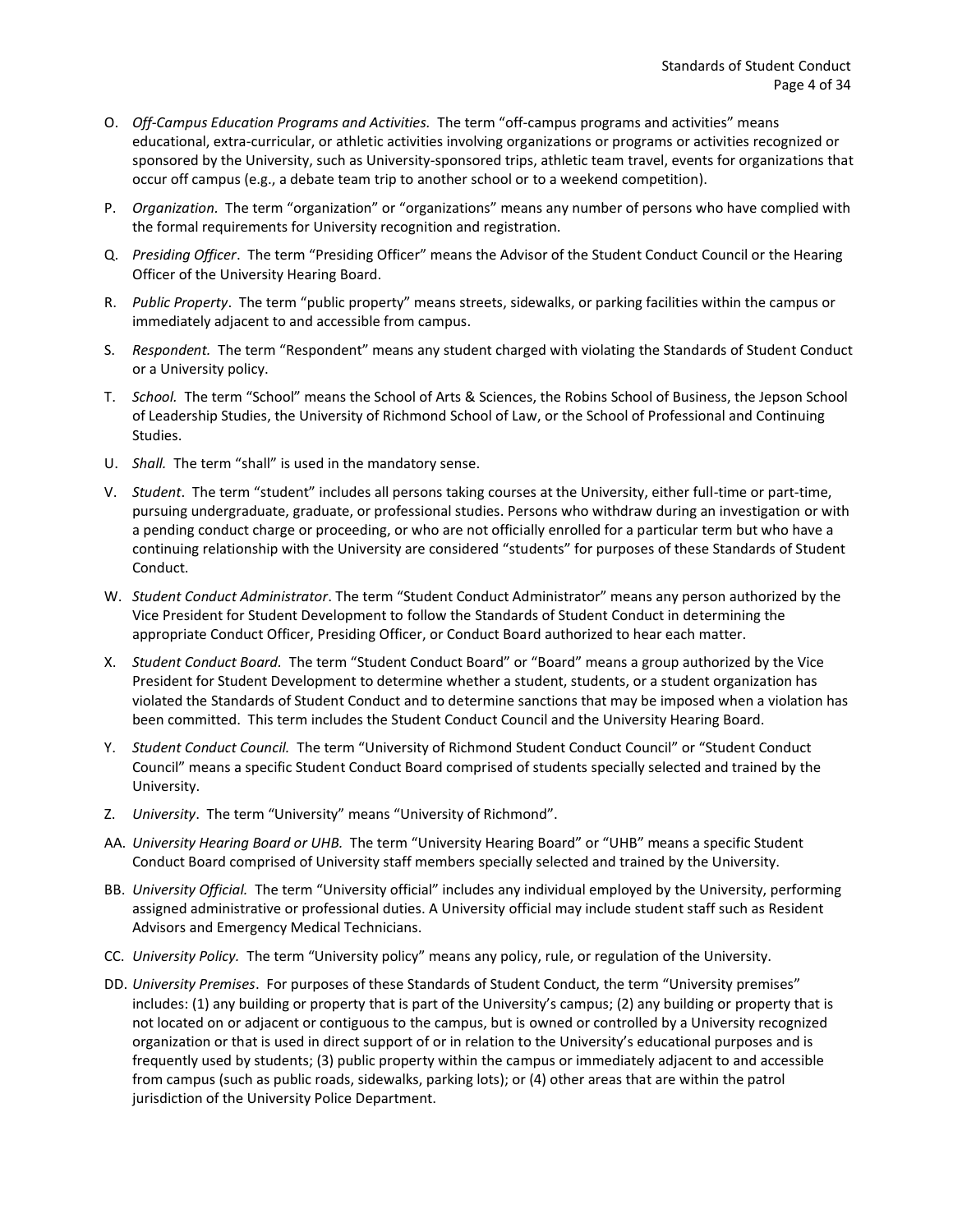# **Article II: Standards of Student Conduct Authority**

**[RETURN TO TABLE OF CONTENTS](#page-1-1)**

- A. The Vice President for Student Development or their designee shall develop policies for the administration of the student conduct system and procedural rules for the conduct of the Student Conduct Board Hearings that are not inconsistent with the provisions of the Standards of Student Conduct.
- <span id="page-4-0"></span>B. Subject to the appeal rights set forth in these Standards, decisions made by a Student Conduct Board and/or Conduct Officer shall be final.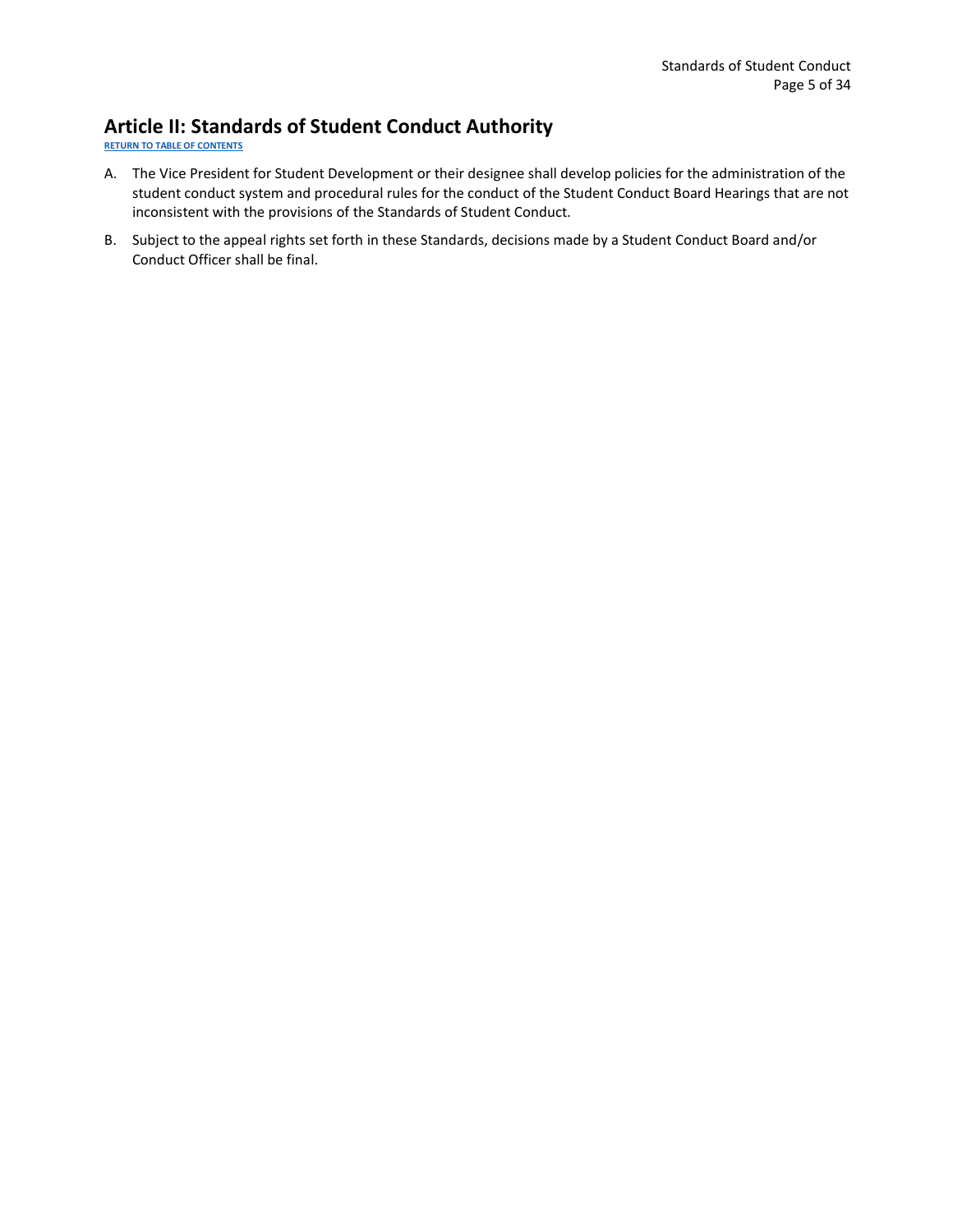## **Article III: Jurisdiction and Prohibited Conduct**

#### **[RETURN TO TABLE OF CONTENTS](#page-1-1)**

#### A. *Jurisdiction of the Standards of Student Conduct*

The Standards of Student Conduct shall apply to conduct that occurs on the campus of the University, on or in off-campus buildings or property of the University, and at University sponsored activities, including off-campus education programs and activities, or on public property, as defined in Article I.

The Standards of Student Conduct also apply to University students studying abroad through a University approved study abroad program. The Standards of Student Conduct apply to conduct by a University student or organizations occurring at other locations or in connection with other activities if the Vice President for Student Development or their designee determines that such conduct may adversely affect any member of the University community, the University itself, or its educational programs.

For matters involving sexual harassment under Title IX covered by the University's Policy Preventing Sexual Misconduct, jurisdiction is limited to conduct that has occurred within the University's education program or activity which includes locations, events, or circumstances over which the University exercised substantial control over both the respondent and the context in which the sexual harassment occurs and also includes any building owned or controlled by a student organization that is officially recognized by the University. Title IX actions involve conduct that has occurred within the United States only.

Each student shall be responsible for their conduct from their first day on campus through the actual awarding of a degree (even though the conduct may occur before classes begin or after classes end) as well as during the academic year and during periods between terms of actual enrollment. Students who have accepted admittance to the University but have not yet enrolled are expected to comport themselves according to the Standards. The Standards of Student Conduct shall apply to a student's conduct even if the student withdraws from the University while a disciplinary matter is pending.

- B. *Prohibited Conduct.* The following conduct is prohibited by the University.
	- 1. Violence.

Any act of violence, force, coercion, threat, or intimidation that includes, but is not limited to:

- a. Physical abuse of or assault upon any person;
- b. Conduct that threatens, intimidates, or endangers the health or safety of any person;
- c. Physical detainment of any person against their will; or
- d. Possession, storage, use of, or attempt or threat to use any kind of ammunition, explosives, firearms, or weapon.

#### 2. Property.

- a. Theft or possession of University property or the property of others.
- b. Vandalism or damage to, defacement, or destruction of University property or the property of others.
- c. Alteration, fabrication, misuse, or destruction of University documents including records, identification cards, or parking stickers/permits.

#### 3. Disruption.

- a. Obstruction, disruption, or attempts at obstruction of disruption of teaching, research, administration, disciplinary procedures, or other University or University-authorized activities, functions, events, or operations.
- b. Blocking the entrance or exit of any University facility or building, or any corridor or room therein.
- c. Blocking or impeding normal pedestrian or vehicular traffic on or adjacent to University property.
- d. Disorderly conduct.
- e. Disturbing the residence hall/community.
- 4. Trespass.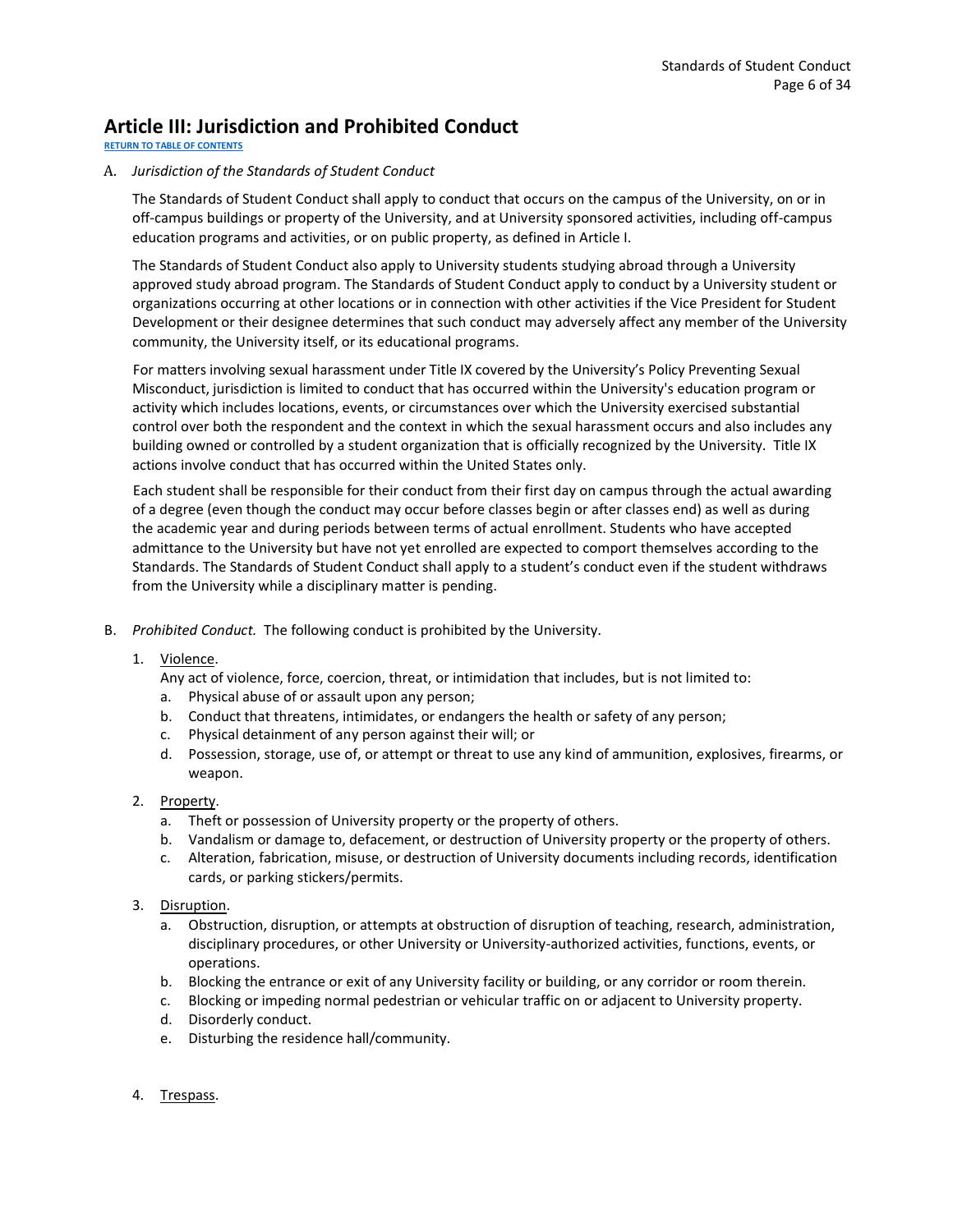Unauthorized entry into, presence in, seizure, or occupation of any University facility or area that is locked, closed to student activities, or otherwise restricted as to its use where one's presence is unauthorized.

5. **Illegal Activity.** 

Conduct that the University determines may violate local, state, or federal laws, including, but not limited to:

- a. Possession and/or use of illegal drugs, narcotics, pharmaceuticals, and/or drug paraphernalia;
- b. Distribution or sale of illegal drugs, narcotics, pharmaceuticals, and/or drug paraphernalia;
- c. Violation of Alcohol and Beverage Control (ABC) Laws;
- d. Driving under the influence and/or while intoxicated;
- e. Possession and/or use of false identification; or
- f. Conviction of any felony or conviction of a misdemeanor involving, fraud, theft, lying or moral turpitude.
	- i. A student may, at the discretion of the Conduct Officer or Student Conduct Board Chair, be found responsible of Prohibited Conduct III (B)(5)(f) solely upon the introduction into evidence at a Student Conduct Board hearing of a certified copy of an order of conviction or other document satisfactorily evidencing conviction of a felony or of a misdemeanor.
- 6. Other Regulations and Policies.
	- a. Acts of harassment and/or discrimination, or violation of the University's Policy on Preventing and Responding to Discrimination and Harassment Against Students.
	- b. Conduct not reflective of the University's Values [\(https://president.richmond.edu/university/mission.html\)](https://president.richmond.edu/university/mission.html).
	- c. Violation of the University's Policy Prohibiting Sexual Misconduct.
		- i. Sexual Harassment
		- ii. Sexual Assault
		- iii. Stalking
		- iv. Dating Violence
		- v. Domestic Violence
		- vi. Sexual Exploitation
	- d. Violation of the University's Hazing Policy.
	- e. Violation of the University's Retaliation Policy.
	- f. Violation of rules and regulations including those pertaining to the University's Alcohol, Tobacco & Other Drug Policy. Students charged through the student conduct system for alcohol violations and found responsible will be issued sanctions as outlined in the University's Alcohol, Tobacco & Other Drug Policy.
		- i. Consumption of alcohol under the legal drinking age.
		- ii. Possession of alcohol under the legal drinking age.
		- iii. Possession of an open container of alcohol in a public space.
		- iv. Hosting an illegal/unregistered event with alcohol.
		- v. Hosting a registered event with alcohol that violated the University's alcohol regulations.
		- vi. Having an underage guest who possessed and/or consumed alcohol while in attendance at your event.
		- vii. Consumption of an alcoholic beverage in public.
		- viii. Public intoxication.
		- ix. Violation of the alcohol policy at The Cellar.
		- x. Purchase, possession, or consumption of tobacco products, nicotine vapor products, and/or alternative nicotine products under the age of 21.
		- xi. Contribution of alcohol to a person under the age of 21.
	- g. Violation of University policies or College rules or regulations including, but not limited to, those governing University housing.
	- h. Failure to comply with or respond truthfully to reasonable requests of any Residence Life & Housing (RLH) or other University official when acting in the performance of their duties, administrative instructions, or deadlines, including but not limited to the following:
		- i. Being verbally abusive or argumentative with an RLH or other University official;
		- ii. Failure to leave premises when asked by an RLH or other University official;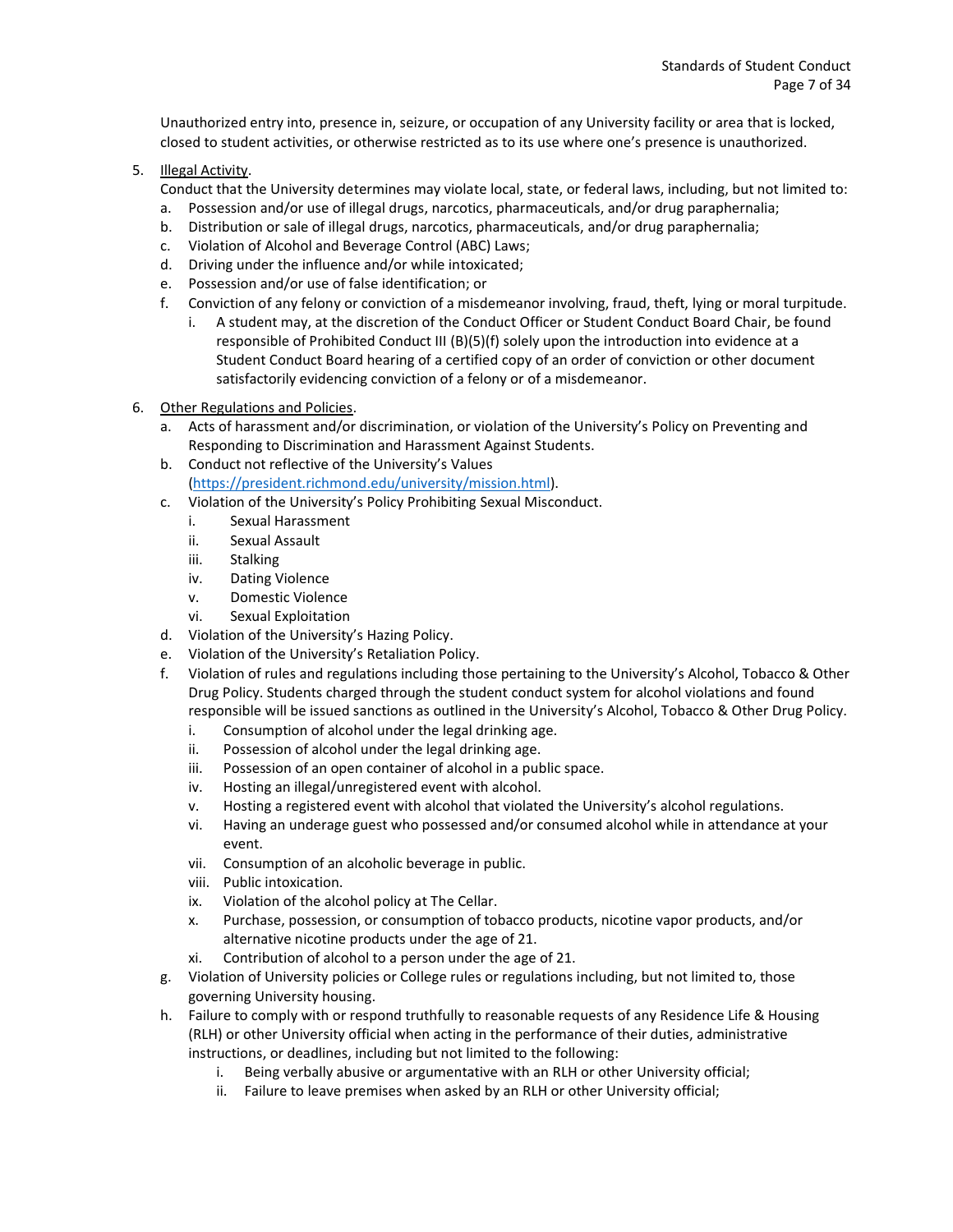- iii. Attempts to bribe an RLH or other University official;
- iv. Giving false, misleading, or partially truthful information to an RLH or other University official;
- v. Interference or disruption with processes including but not limited to attempts to influence, intimidate or threaten.
- i. Failure to present proper identification upon request by a University official.
- j. Lying or intentionally misleading University officials performing their assigned duties. Lying includes knowing misrepresentations or material omissions.
- k. Failure to comply with the direction of, and/or interfering with, a University official acting in the authorized performance of duty.
- l. Failure to comply with University health and safety guidelines or policies.
- m. Violation of the University's Information Services policies.
- n. Violation of the University's Gambling Policy.
- o. Providing information about a member of the University Community to organizations or individuals that are not affiliated with the University without the member's permission.
- p. Violation of a "No Contact Order" issued by a University official.
- q. Inciting others to commit prohibited acts of the kinds herein prohibited.
- 7. Use of Recorded Material.

Classes may be recorded and faculty may prepare video recordings of lectures or teaching segments. Recordings of any type will be made available only to students registered for the course and should be used only for personal study by students enrolled in the course.

- a. Students shall not disclose, share, trade, or sell these recordings with/to any other person, organization, business, or institution.
- b. Students shall not post/store these recordings in a location accessible by anyone other than the student, including but not limited to social media accounts.
- c. Students must comply with any instructions or directions from their faculty regarding the use of such recordings.
- d. Students are required to destroy any recordings that were made when they are no longer needed for the student's academic work.

#### C. *Violation of Law and University Discipline*.

1. University disciplinary proceedings may be instituted against a student charged with conduct that potentially violates both the criminal law and the Standards of Student Conduct or University policy (that is, if both possible violations result from the same factual situation) without regard to the pendency of civil or criminal litigation in court or criminal arrest or prosecution. At the discretion of the Vice President for Student Development, and consistent with other University policies, proceedings under the Standards of Student Conduct may be carried out prior to, simultaneously with, or following civil or criminal proceedings off campus.

Determinations made or sanctions imposed under the Standards of Student Conduct shall not be subject to change because criminal or civil charges arising out of the same facts giving rise to violation of University rules were dismissed, reduced, or resolved in favor of or against the criminal or civil law defendant.

2. When a student is charged by federal, state, or local authorities with a violation of the law, the University will not request or agree to special consideration for that individual because of their status as a student. If the alleged offense is also being processed under the Standards of Student Conduct, the University may advise off-campus authorities of the existence of the Standards of Student Conduct and of how such matters are typically handled within the University community. Subject to applicable laws, the University will attempt to cooperate with law enforcement and other agencies in the enforcement of criminal laws on campus and in the conditions imposed by criminal courts for the rehabilitation of student violators (provided that the conditions do not conflict with campus rules or sanctions).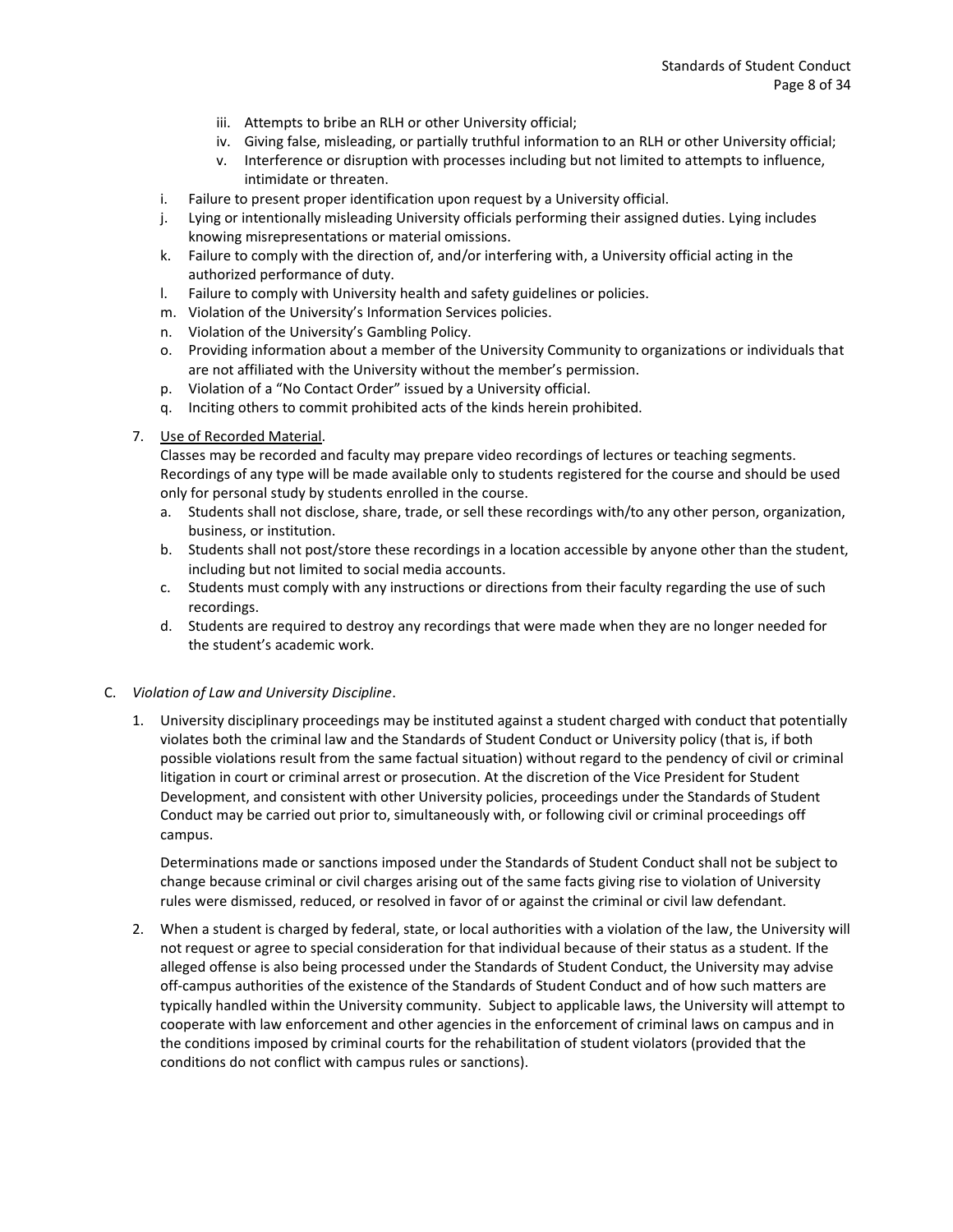#### D. *Exceptions*.

- 1. If a student is charged with an alleged violation of the *Standards of Student Conduct* outlined in section C above, the University will not pursue a conduct charge against the student if they are rendering urgent or emerging assistance to someone in medical (psychological, psychiatric, or physical) distress.
- 2. If a student is charged with an alleged violation of the *Standards of Student Conduct* outlined in section C above, the University will not pursue a conduct charge against the student if they are rendering urgent or emerging assistance to someone who may have experienced sexual misconduct.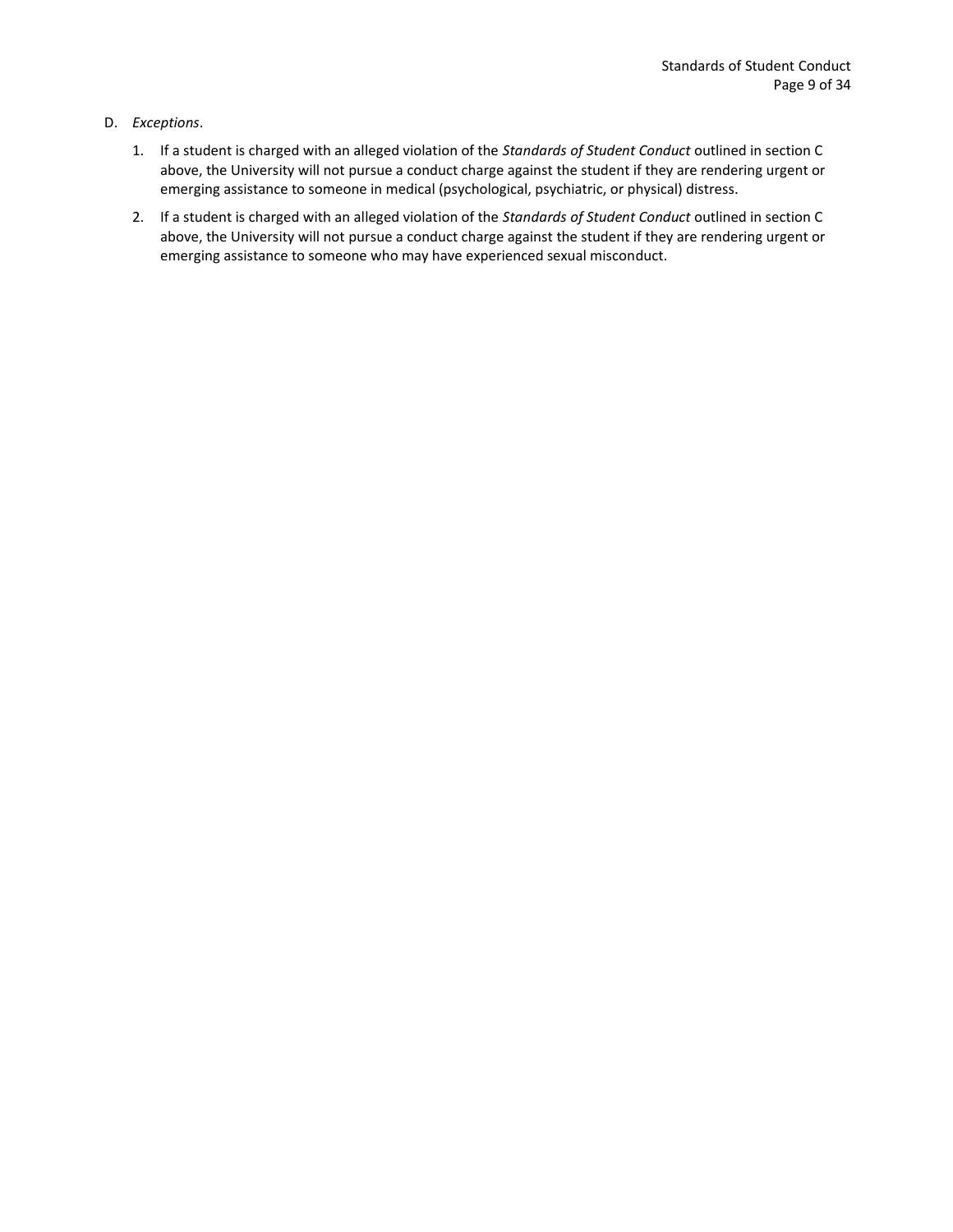# <span id="page-9-0"></span>**Article IV: Reporting, Charge, Preliminary Hearing, and Interim Suspension**

#### **[RETURN TO TABLE OF CONTENTS](#page-1-1)**

[Please see **Appendix A** for specific reporting and emergency removal procedures for matters involving the University's Policy Prohibiting Sexual Misconduct.]

A. *Reporting*.

Any member of the University community with knowledge of an act by a student that may constitute a violation of the Standards of Student Conduct, including a violation of University policy, may file a complaint in writing to the appropriate dean of the College or School.

Complaints should be submitted as soon as possible following the event that precipitated the complaint, preferably within seven (7) days. However, no complaint will be dismissed solely on the basis of the time it was filed.

- B. *Preliminary Investigation and Charge*.
	- 1. Upon receipt of a complaint, the Student Conduct Administrator shall determine whether there has been any preliminary investigation or inquiry into the facts underlying the complaint (for example, by the University of Richmond Police Department).
		- a. If there has been a preliminary inquiry or investigation, the Student Conduct Administrator shall review the findings of that inquiry or investigation to determine whether a preliminary charge under the Standards of Student Conduct is warranted. The Student Conduct Administrator, at their sole discretion, may conduct a follow-up investigation in order to gain sufficient information to determine whether a preliminary charge is warranted.
		- b. In the process of assessing whether a preliminary charge is warranted, the Student Conduct Administrator, at their sole discretion, may seek the advice and counsel of individuals not involved in the potential hearing process. These individuals include but are not limited to University Police, University Counsel, and other administrators.
	- 2. The Student Conduct Administrator shall assign the complaint to the appropriate Conduct Officer. The Student Conduct Administrator shall share the preliminary charges and the findings of any inquiries or investigations conducted to that point with the Conduct Officer.
		- a. A complaint that may require the imposition of a No Contact Order and/or Interim Suspension, result in suspension of the Respondent as a possible sanction, or would result in a referral to the University Hearing Board shall be assigned to a Dean.
		- b. A complaint that involves students living in off-campus residences shall be referred to a Conduct Officer with the rank of Dean.
		- c. The Conduct Officer, at their sole discretion, may conduct follow-up or additional investigation in order to gain sufficient information to determine if the specific preliminary charges are appropriate or if additional charges are warranted.
			- i. In the process of determining appropriate and specific charges, the Conduct Officer, at their sole discretion, may seek the advice and counsel of individuals not involved in the potential hearing process. These individuals include but are not limited to University Police, University Counsel, and other administrators.
		- d. The final decision on whether a formal charge under the Standards of Student Conduct is warranted rests with the Conduct Officer. The Conduct Officer, at their discretion, may seek advice and counsel in the determination of formal charges.
			- i. Conduct Officers with the rank of Area Coordinator shall consult with a Dean of the respondent's College.
			- ii. Conduct Officers with the rank of Dean shall consult with the respondent's College Dean.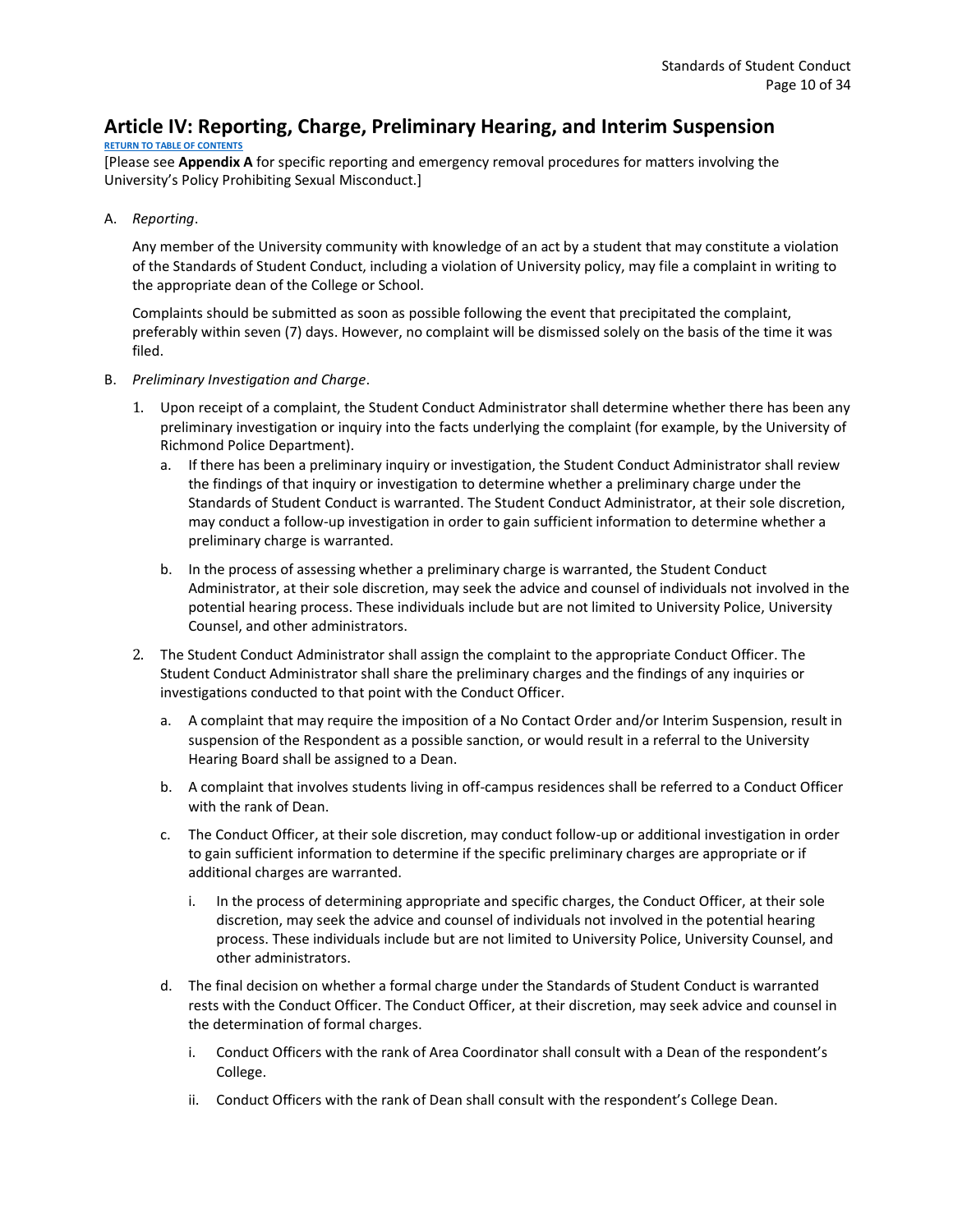- iii. A complaint shall be reassigned from a Conduct Officer with the rank of Area Coordinator to a Conduct Officer with the rank of Dean if, in the process of determining appropriate and specific charges, the complaint may require: (a) the imposition of a No Contact Order, (b) an Interim Suspension, (c) the suspension of the Respondent as a possible sanction, and/or (d) the decision of the Respondent as outlined in Article IV (C)(2) would result in a referral to the University Hearing Board.
- e. In determining whether to formally charge a student with a violation of the Standards of Student Conduct, the Conduct Officer will consider whether the results of the investigation provide sufficient facts and evidence upon which a reasonable decision-maker could find, by a preponderance of the evidence, that the Respondent violated the Standards of Student Conduct. However, the decision to initiate a conduct or other disciplinary proceeding is not a final determination of responsibility and will not be used as evidence in any subsequent hearing or proceeding.
- C. *Preliminary Hearing*.
	- 1. The Conduct Officer shall notify the Respondent of the charge(s) and date of the preliminary hearing in writing and request the attendance of the Respondent at that hearing. During the preliminary hearing, the Conduct Officer shall:
		- a. Provide the Respondent with a copy of Article V of the Standards of Student Conduct as appropriate;
		- b. Review the complaint filed against the Respondent;
		- c. Explain the charge(s) and any associated policy or policies; and
		- d. Review the options available for resolution of the charge(s), including possible sanction(s).
	- 2. The Respondent is asked if they accept responsibility for the alleged violation(s) charged.
		- a. The Respondent may accept responsibility for the alleged violation(s) charged.
			- i. If the Respondent accepts responsibility for the violation(s) and accepts the sanction(s) assigned by the Conduct Officer, the Respondent waives their right to a hearing and an appeal.
			- ii. If the Respondent accepts responsibility, but does not accept the sanction(s) assigned by the Conduct Officer, the matter will be referred to the appropriate Student Conduct Board for a hearing to determine appropriate sanctions.
				- a. In limited circumstances, the matter will be referred to the Presiding Officer of the appropriate Student Conduct Board for an administrative hearing to determine the appropriate sanction.
		- b. The Respondent may deny responsibility for the alleged violation(s) charged. If the Respondent denies responsibility, the matter will be referred to the appropriate Student Conduct Board for a hearing and a determination of responsibility and sanctions, if any.
		- c. The Conduct Officer may conclude that there is insufficient evidence to warrant a charge, or that a student was not present or involved in the alleged violation.
			- i. If the conclusion is that there is insufficient evidence to warrant a charge, the Respondent will be found Not Responsible for the charge.
			- ii. If the conclusion is that the Respondent was not present or involved in the alleged violation, the Respondent will be found Not Responsible/Charges Unfounded for the charge.
	- 3. Within twenty-four (24) hours after the preliminary hearing, the Respondent must advise the Conduct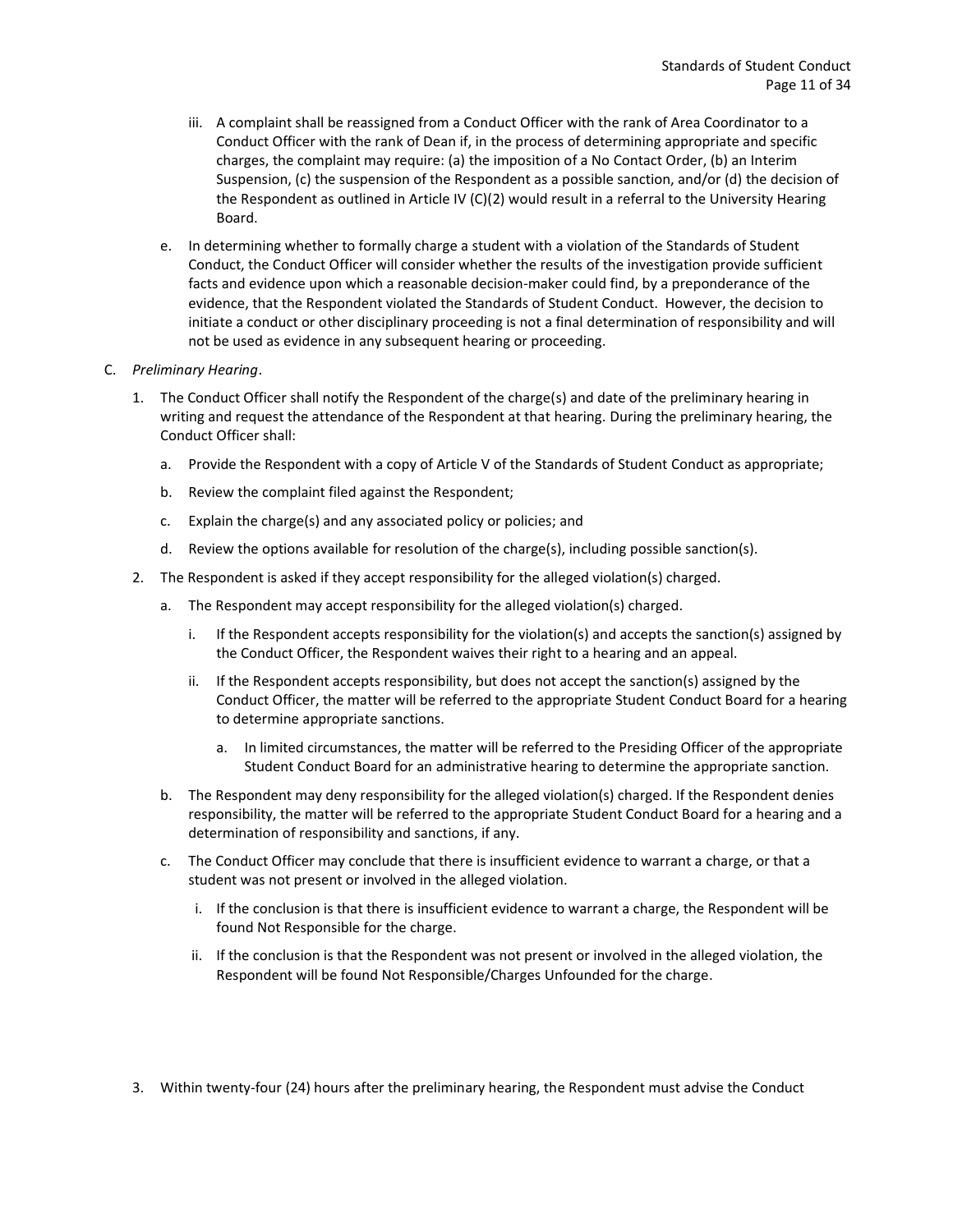Officer in writing of their choice of the available procedural options.

- a. If the Respondent does not advise the Conduct Officer in writing of their choice within twenty-four hours, the Respondent will be found responsible and will be subject to the sanction(s) assigned by the Conduct Officer in accordance with the Standards of Student Conduct. The respondent will be notified in writing of the determination of the Conduct Officer and any possible sanctions.
- b. The Conduct Officer at their discretion can extend this deadline up to seventy-two (72) hours, with good cause.
	- i. If the Respondent does not advise the Conduct Officer in writing of their choice within seventy-two hours, the Respondent will be found responsible and will be subject to the sanction(s) assigned by the Conduct Officer in accordance with the Standards of Student Conduct. The respondent will be notified in writing of the determination of the Conduct Officer and any possible sanctions.
- 4. Referral to Student Conduct Board.
	- a. If the matter is referred to a Student Conduct Board, the Conduct Officer will prepare a statement for the Student Conduct Board listing the specific charges against the Respondent, summarizing the facts supporting each charge, setting forth the recommended sanction(s) and summarizing the rationale for sanction(s), if applicable.
- D. *Interim Suspension and Class Removal*.
	- 1. In certain circumstances a University or housing "interim" suspension may be imposed. Interim suspensions shall be imposed by a Conduct Officer with the rank of Dean, the Vice President of Student Development in their role as Chair of the Threat Assessment Team, or by the Title IX Coordinator, on their own accord or after consultation with other University officials.
	- 2. An interim suspension may be imposed when there is a reasonable basis to conclude that: (a) the continued presence of the Respondent on campus or in a residence hall may create a risk to the health or safety of one or more students or of other members of the University community; or (b) the Respondent poses an ongoing threat of disruption of, or interference with, the normal operations of the University.
	- 3. During the period of interim suspension, the Respondent must leave campus immediately and shall not participate in academic, extracurricular, or other activities of the University except as may be authorized by the party who imposed the interim suspension. The Respondent is not permitted on the campus without the prior written consent from the party who imposed the interim suspension.

Such interim suspension, if imposed, shall be in addition to any other interim remedial measures, such as No Contact Orders, put into place by University officials, including the Title IX Coordinator. The interim suspension does not replace the regular hearing and appeal process, which shall proceed on the normal schedule. Unless provided with explicit, written permission for an exception in advance, as above, the Respondent subject to an interim suspension will be permitted to return to campus solely for purposes of participating in a hearing before the appropriate Student Conduct Board.

- 4. A Respondent may be denied attendance in a specific class if there is a reasonable basis to conclude that the Respondent may pose an ongoing threat to the health and safety of any person in the class. Arrangements will be made for the Respondent to either attend another section of the class or to make an arrangement with the instructor of record to complete the course in another manner.
- <span id="page-11-0"></span>5. See **Appendix A** for information regarding emergency removals in connection with alleged violations of the University's Policy Prohibiting Sexual Misconduct.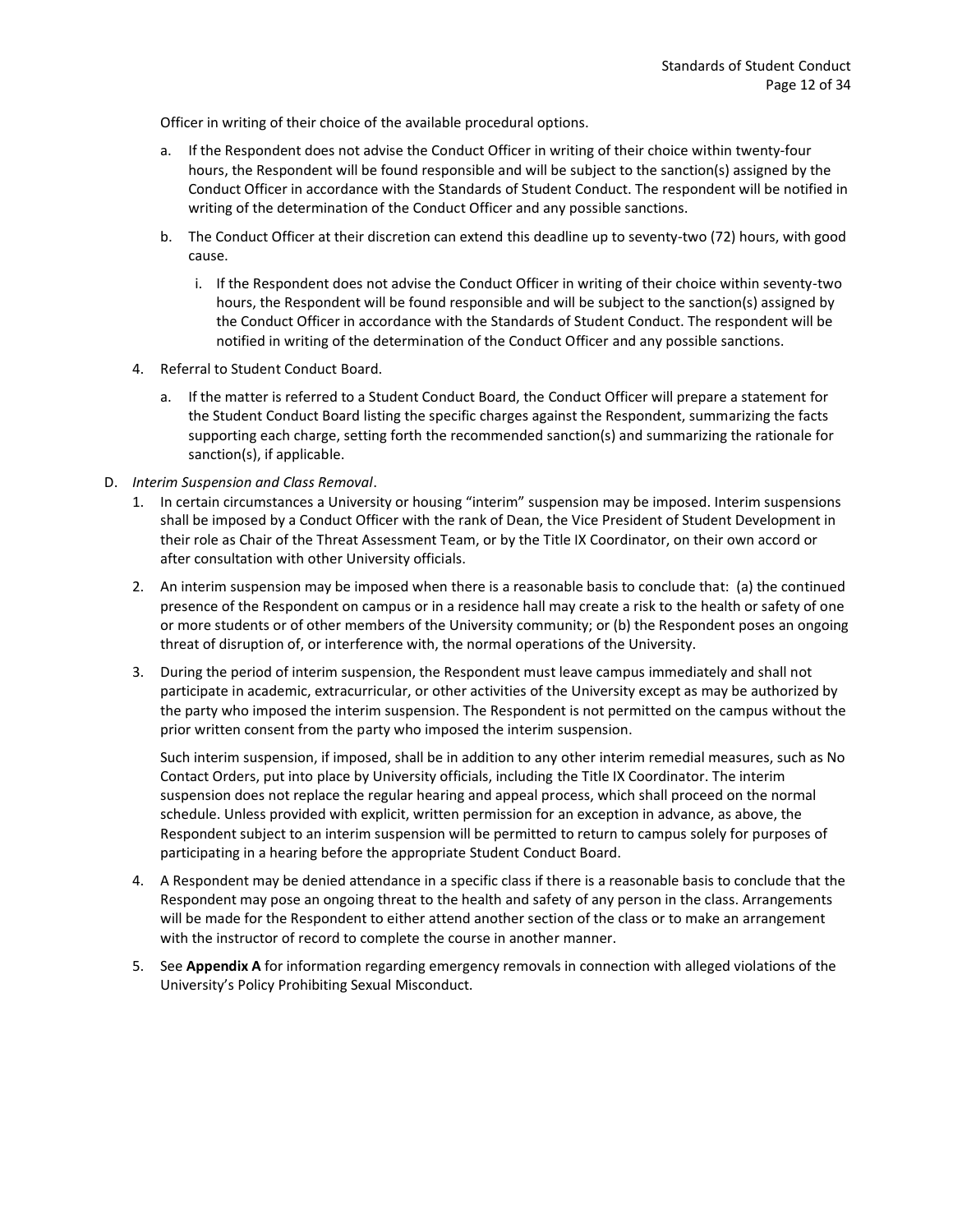## **Article V: Student Rights and Responsibilities**

#### **[RETURN TO TABLE OF CONTENTS](#page-1-1)**

[Please see **Appendix A** for specific rights and responsibilities for matters involving the University's Policy Prohibiting Sexual Misconduct.]

- A. *Rights and Responsibilities of the Respondent.* The Respondent shall be afforded the following rights and responsibilities throughout the conduct process:
	- 1. Hearing. The Respondent has the right to a hearing, conducted in accordance with the Standards of Student Conduct and the procedures of the appropriate Student Conduct Board.
		- a. The Respondent has the right to a conduct process outcome based on reliable evidence presented during the conduct process, including reasonable inferences drawn from such evidence, and reasonable determinations by the fact finder as to the credibility of witness testimony.
	- 2. Rules and Procedures. The Respondent has the right to a copy of the rules and procedures of the University's conduct process.
	- 3. Advisors. The Respondent has the right to the services of an advisor of their choice. The advisor must be a member of the University community and may not be an attorney.
		- a. Advisors are not permitted at the preliminary hearing.
		- b. The Respondent is responsible for presenting their own information, and therefore, advisors are not permitted to participate in any hearing before a Student Conduct Board, including, but not limited to making oral arguments or statements, questioning witnesses, or raising objections during a hearing. An advisor may request a brief recess of the proceedings to provide advice to the Respondent.
		- c. The Respondent should select as an advisor a person whose schedule allows attendance at the scheduled date and time for the Student Conduct Board hearing, as delays will not normally be allowed due to the scheduling conflicts of an advisor.
	- 4. Attorney. The Respondent has the right to the services of an attorney of their choice at their own personal expense. The Respondent does not have the right to have an attorney present during any interviews or during any hearing.
	- 5. Right to Remain Silent. The Respondent has the right to remain silent and is advised that any statement they make may be used in evidence against them.
	- 6. Access to Complaint. The Respondent has the right to read the complaint during the preliminary hearing upon request. The Respondent does not have the right to obtain a copy of the complaint or reproduce the complaint in any manner from the preliminary hearing.
	- 7. Notice of Hearing. If the Respondent seeks to have the charge(s) and/or the sanctions determined by a Student Conduct Board in accordance with these Standards, the Presiding Officer of the Student Conduct Board or their designee shall prepare and deliver to the Respondent a notice of hearing. Such notice may be delivered to the Respondent in person, by electronic mail, by U.S. Mail, or by campus mail. The date of the hearing shall not be less than five (5) or more than twenty (20) business days from the date of such notice. The time frame for conducting the hearing may be extended by the Presiding Officer of the Student Conduct Board, for good cause. The notice of hearing shall include:
		- a. The name and address of the Respondent.
		- b. The date, time, and location of the Student Conduct Board hearing.
		- c. The alleged violations of Article III (B) of the Standards of Student Conduct.
		- d. The date, and place of the alleged violation (if known).
		- e. The name of the Complainant and, if not the same, the name of the person who filed the complaint.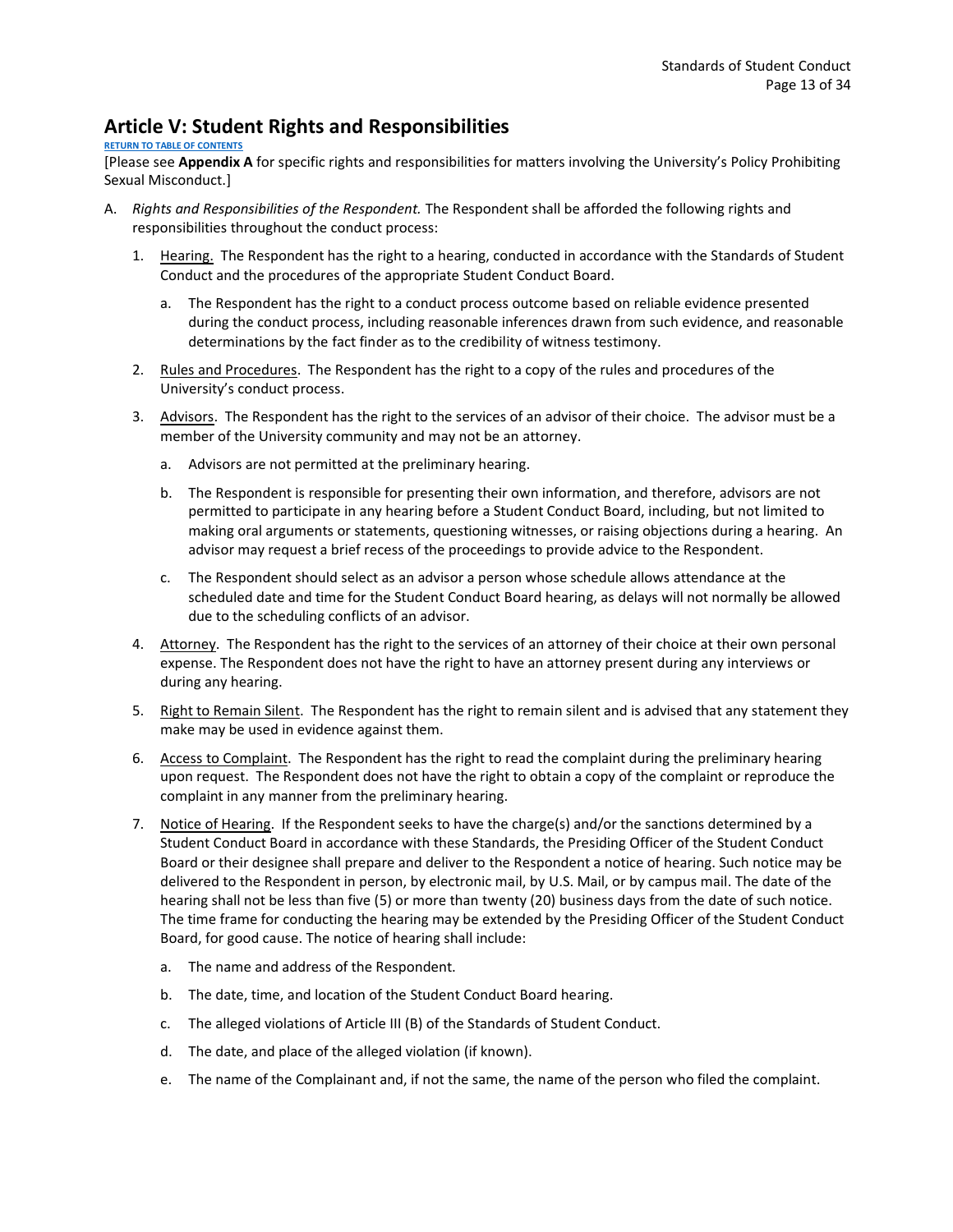- f. The name and administrative title of the Presiding Officer of the Student Conduct Board.
- g. The names and administrative titles of the voting members of the Student Conduct Board.
- 8. Bias or Conflict of Interest on the Part of Student Conduct Board Member. The Respondent has the right to petition that any member of the Student Conduct Board be removed on the basis of bias or conflict of interest.
	- a. The Respondent must submit a written petition to the Vice President for Student Development at least ninety-six (96) hours prior to the scheduled hearing seeking removal of a member of the Student Conduct Board and stating the reasons for such request.
	- b. The Vice President for Student Development shall respond to such request, in writing, within forty-eight (48) hours of receipt of the request.
- 9. Witness List. The Respondent has the right to receive the list of witnesses that the Presiding Officer of the Student Conduct Board intends to call at a Student Conduct hearing at least forty-eight (48) hours in advance of the scheduled hearing. If the Presiding Officer of the Student Conduct Board identifies an additional witness or witnesses, who were previously unknown to the Presiding Officer of the Student Conduct Board, within such forty-eight (48) hour time frame, they shall promptly notify the Respondent prior to commencement of the hearing.
	- a. Witness Statements. If a witness submits a written statement, the Respondent will be provided an opportunity to review, but not copy, such statement at least twenty-four (24) hours prior to the hearing. If the Presiding Officer of the Student Conduct Board identifies an additional witness or witnesses, who were previously unknown to the Presiding Officer of the Student Conduct Board within such twenty-four (24) hour time frame, they shall promptly notify the Respondent prior to commencement of the hearing. The Respondent will be provided with copies of witness statements that the Presiding Officer of the Student Conduct Board intends to introduce at the commencement of the hearing. In order to ensure the confidentiality of the disciplinary hearing and to protect the privacy rights of the Respondent and other witnesses, the Respondent shall not copy, reproduce, disseminate, or disclose to anyone other than their advisor any such witness statements and shall return such witness statements to the Presiding Officer at the conclusion of the hearing. Following the hearing, the Presiding Officer shall permit the Respondent to have access to such witness statements to the extent needed for any appeal conducted under these Standards of Student Conduct.
- 10. Documentary Evidence. Subject to applicable privacy laws, including FERPA, the Respondent has the right to review, but not copy, all documentary evidence that the Presiding Officer of the Student Conduct Board intends to present at the hearing at least twenty-four (24) hours prior to commencement of the hearing. If the Presiding Officer of the Student Conduct Board identifies additional documentary evidence previously unknown to the Presiding Officer of the Student Conduct Board within such twenty-four (24) hour time frame, the Presiding Officer of the Student Conduct Board shall notify the Respondent prior to commencement of the hearing. The Respondent will be provided with copies of all documentary evidence that the Presiding Officer of the Student Conduct Board intends to introduce at the commencement of the hearing. In order to ensure the confidentiality of the disciplinary hearing and to protect the privacy rights of the Respondent, Complainant, and other witnesses, the Respondent shall not copy, reproduce, disseminate, or disclose to anyone other than their advisor any such documentary evidence and shall return such documentary evidence to the Presiding Officer at the conclusion of the hearing. Following the hearing, the Presiding Officer shall permit the Respondent to have access to such documentary evidence to the extent needed for any appeal conducted under these Standards of Student Conduct.
- 11. Attendance at the Hearing. The Respondent and their advisor have the right to attend the entire Student Conduct Board hearing except for the deliberations of the Student Conduct Board.
- 12. Right to Offer Evidence and Witness Testimony. The Respondent has the right to offer evidence and oral testimony of witnesses that is relevant or reasonably related to the issues before the Student Conduct Board. The Respondent must inform the Presiding Officer, in writing of the names, and email addresses of any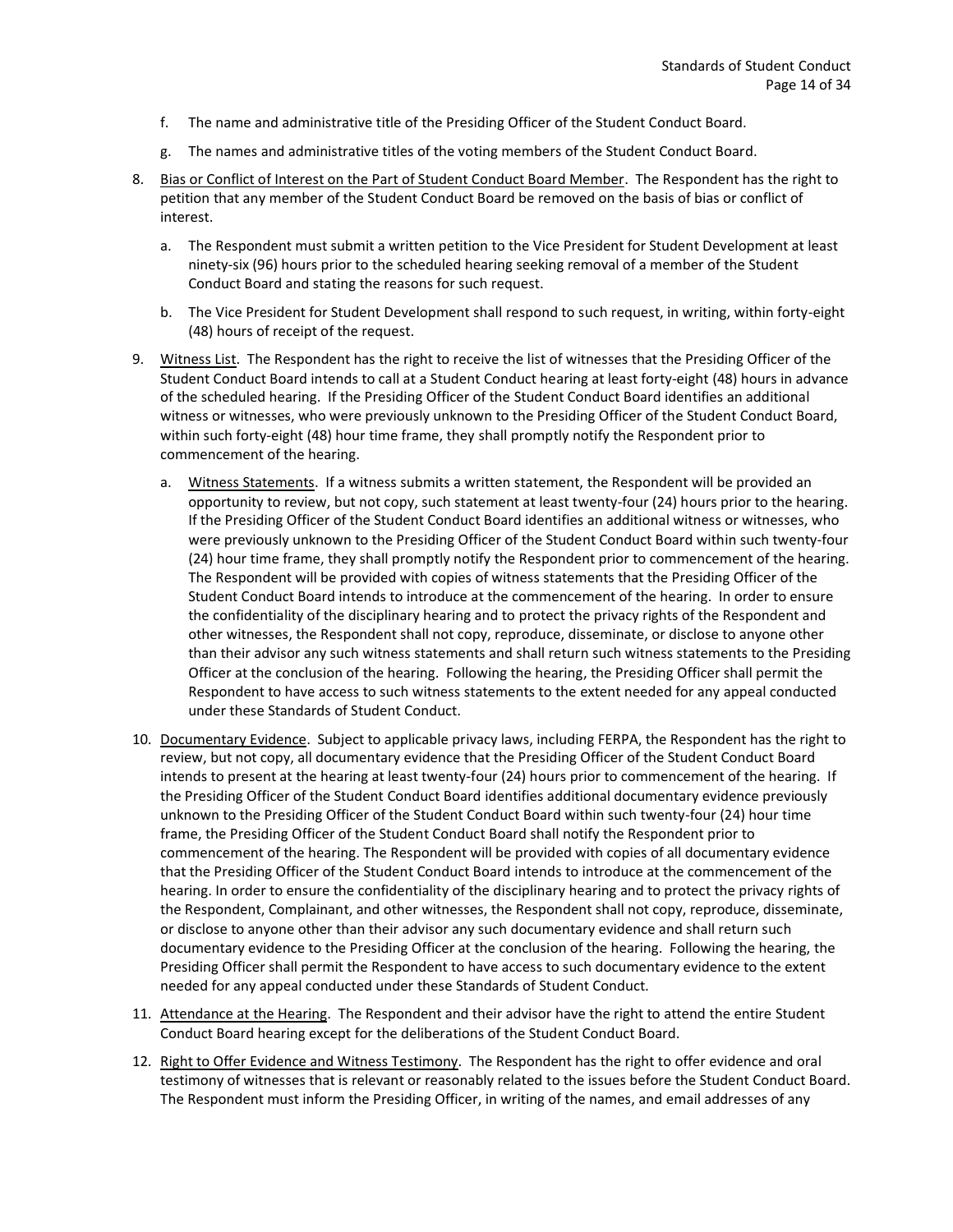witness at least seventy-two (72) hours in advance of the scheduled hearing. If the Respondent identifies an additional witness or witnesses, who were previously unknown to the Respondent within such seventy-two (72) hour time frame, they shall promptly notify the Presiding Officer of the Student Conduct Board prior to commencement of the hearing.

- 13. Right to Offer Witnesses Statements. The Respondent has the right to offer written statements of witnesses that are relevant or reasonably related to the issues before the Student Conduct Board. The Respondent must inform the Presiding Officer, in writing, of the names and email addresses of those witnesses whose statement they intend to offer into evidence at least seventy-two (72) hours before the scheduled Student Conduct Board hearing.
	- a. Witnesses must submit written statements (either in print or electronically) directly to the Presiding Officer at least forty-eight (48) hours in advance of the scheduled hearing in order to be introduced to the Student Conduct Board at the hearing. If the Respondent identifies an additional witness or witnesses, who were previously unknown to the Respondent within such forty-eight (48) hour time frame, they shall promptly provide the Presiding Officer of the Student Conduct Board with copies of any written statement of such witness or witnesses prior to commencement of the hearing.
- 14. Questions for Witnesses. The Respondent has the right at a Student Conduct Board hearing to submit to the Presiding Officer of the Student Conduct Board a list of questions that the Respondent wishes the Presiding Officer of the Student Conduct Board to ask any witness who gives oral testimony. The Respondent must submit their initial list of questions to the Presiding Officer of the Student Conduct Board at least twenty-four (24) hours prior to the hearing. The Presiding Officer shall use their reasonable discretion in determining the relevance or appropriateness of any proposed question submitted by the Respondent and the Presiding Officer shall not be obligated to ask all of the questions proposed by the Respondent. Where appropriate, the Respondent may request a brief recess of the hearing to prepare such questions. The Presiding Officer, in their reasonable discretion, may grant or deny such request.
- 15. Closed Hearing. Student Conduct Board hearings are closed to the public. Admission of any person not directly connected to the hearing shall be at the sole discretion of the Presiding Officer.
- 16. Failure to Attend Hearing. The Respondent has the responsibility to attend the scheduled Student Conduct Board hearing. If the Respondent, without valid excuse or authorization from the Vice President for Student Development, fails to attend the hearing as scheduled, the Student Conduct Board may proceed in the Respondent's absence to a determination of the matter, and if appropriate, impose sanctions.
- 17. Notice of Outcome. The Respondent has the right to written notice of the outcome and sanctions (if applicable) of the Student Conduct Board hearing by 5:00 PM on the second business day following the conclusion of the hearing. The Presiding Officer of the board at their discretion can extend this timeline.
- 18. Appeal. The Respondent has the right to appeal the decision of the Student Conduct Board, in accordance with the standards for appeal established in Article VIII of the Standards of Student Conduct.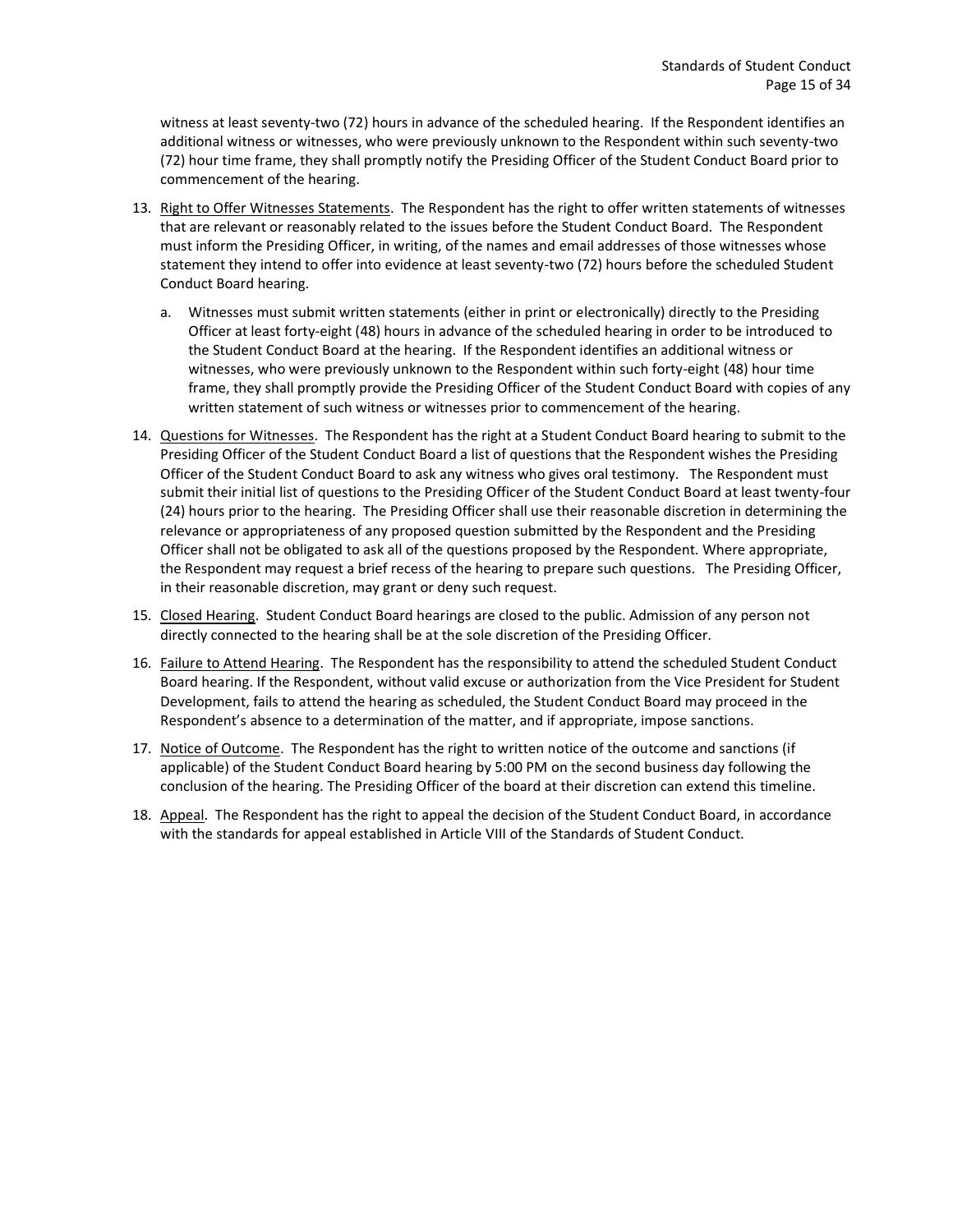## <span id="page-15-0"></span>**Article VI: Student Conduct Board Procedures**

#### **[RETURN TO TABLE OF CONTENTS](#page-1-1)**

[Please see **Appendix A** for specific conduct board procedures for matters involving the University's Policy Prohibiting Sexual Misconduct.]

- A. *Procedures Applicable to all Student Conduct Board Hearings.* The following procedures will apply to all Student Conduct Board hearings. Specific rules and guidelines for the University of Richmond Student Conduct Council are outlined in the Statutes of the Council.
	- 1. In situations where more than one student is accused of violating Article III of the Standards of Student Conduct, the Presiding Officer, at their discretion, may permit the Student Conduct Board Hearings concerning each student to be conducted either separately or jointly.
	- 2. Student Conduct Hearings shall be closed to the public. Admission of any person not directly connected to the hearing shall be at the sole discretion of the Presiding Officer.
	- 3. Formal rules of process, procedure, and/or technical rules of evidence, such as are applied in criminal or civil court, are not used in Student Conduct Board proceedings.
	- 4. There shall be a single verbatim record, typically an audio recording, of all Student Conduct Board hearings except for deliberations of the Student Conduct Board, which shall not be recorded. The record shall be the property of the University.
		- a. If it appears vital to the disposition of the case, the Presiding Officer or the Vice President for Student Development, at their sole discretion, may order that the proceedings be transcribed in addition to the recording.
		- b. The Respondent and the Complainant (if applicable) may request the opportunity to review the recording of the hearing, but will not be provided with a copy of the recording and may not copy the recording in any manner.
	- 5. The Presiding Officer, at their sole discretion, shall determine the admissibility of evidence, witness testimony, and witness statements and shall only admit evidence, testimony, or witness statements that is relevant or reasonably related to the issues before the Student Conduct Board.
	- 6. All procedural questions are subject to the final decision of the Presiding Officer of the Student Conduct Board.
	- 7. After the portion of the Student Conduct Board hearing concludes in which all evidence, witness testimony, and witness statements have been received, the Student Conduct Board shall deliberate in private to determine whether the Respondent is responsible for the violation or violations of Article III (B) of the Standards of Student Conduct for which the Respondent was charged.
	- 8. The Student Conduct Board's determination shall be made based on a preponderance of the evidence standard, meaning that in order to find the Respondent responsible, the Student Conduct Board must find that the greater weight of the evidence presented at the hearing supports a finding of responsibility for the violations(s) of Article III (B) with which the Respondent was charged. A preponderance or the greater weight of the evidence is a matter of quality, not quantity.
- B. *Procedures Specific to the University Hearing Board.* The University Hearing Board is charged with the disposition of charges as outlined in Article IV  $(C)(2)(a)(ii)$  and Article IV  $(C)(2)(b)$  of the Standards of Student Conduct. The Vice President for Student Development shall assign a Hearing Officer to be responsible for the administration of the University Hearing Board.
	- 1. Composition of the University Hearing Board. The University Hearing Board shall consist of three (3) voting members chosen from the University Hearing Board Pool.
		- a. The University Hearing Board Pool shall consist of a minimum of ten (10) staff/administrators appointed annually by the Vice President for Student Development and who have received annual training on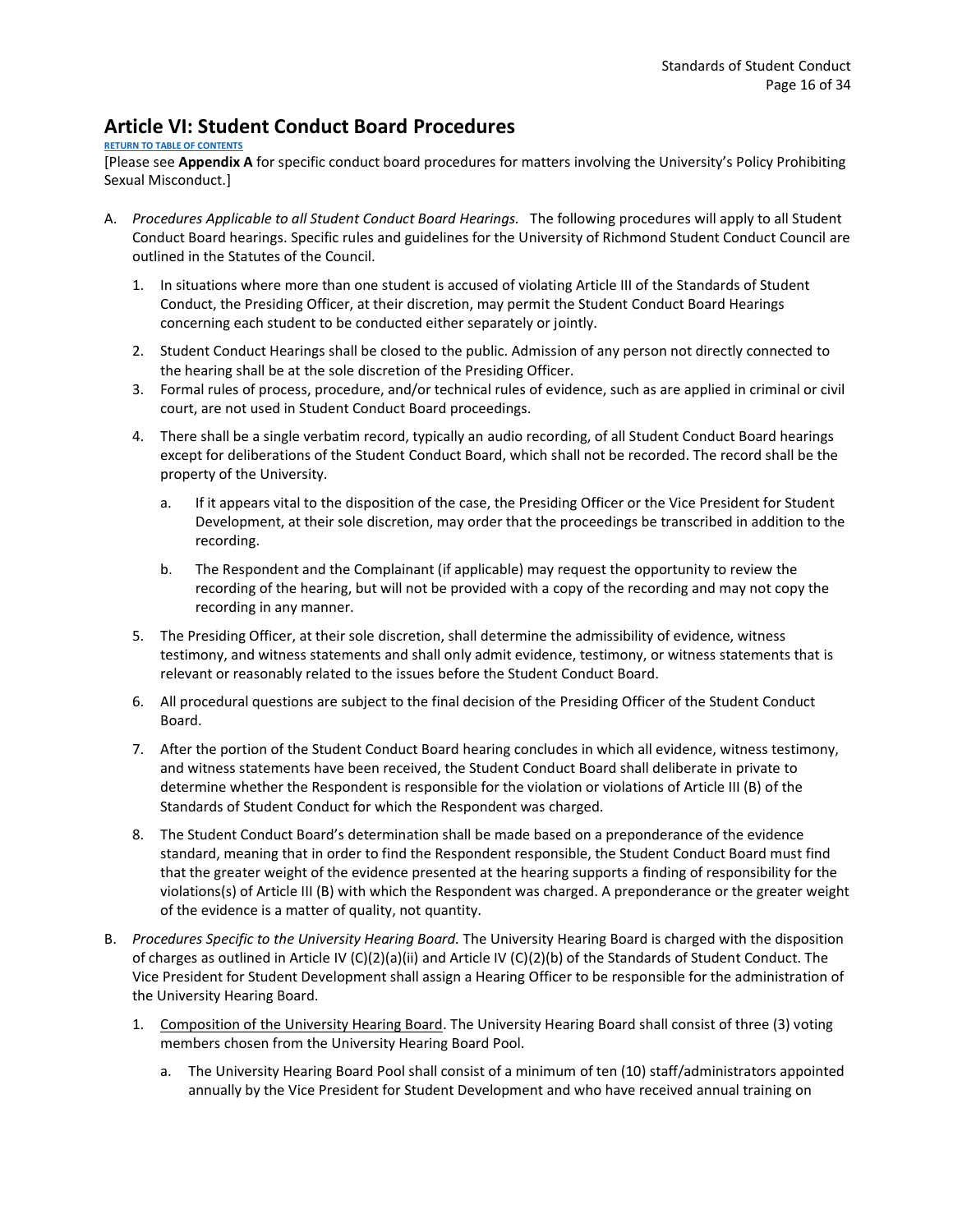issues related to sexual misconduct, Title IX, the impact of trauma on victims, the investigative and disciplinary process, and the hearing process.

- b. Any member of the University Hearing Board Pool selected to serve on a University Hearing Board must disqualify themselves for any bias or conflict of interest.
- 2. Pre-Hearing Procedures.
	- a. The Hearing Officer shall notify the Respondent in accordance with the Standards of Student Conduct.
	- b. The Respondent shall be afforded the opportunity to meet (in person or by telephone or videoconference) with the Hearing Officer prior to the hearing. The purpose of this meeting is to advise the Respondent of the hearing procedures and their rights in connection with the hearing.
	- c. The Hearing Officer shall create six (6) copies of an evidence packet containing all submitted information to be considered during the hearing. The packets are distributed as follows:
		- i. One (1) copy for the Hearing Officer's use which will be added to the official case file;
		- ii. Three (3) copies distributed to the University Hearing Board Members at the Pre-Hearing Meeting;
		- iii. One (1) copy given to the Respondent in accordance with the time frames set forth in these Standards of Student Conduct; and
		- iv. One (1) copy is made available for witness reference during the hearing.
	- d. The Hearing Officer or their designee shall convene a Pre-Hearing Meeting of the members of the University Hearing Board to review the charge(s), go over the contents of the evidence packet, and to answer any procedural questions. This meeting shall be held at least twenty-four (24) hours prior to the hearing.
- 3. General Procedural Rules of the University Hearing Board.
	- a. The Hearing Officer shall preside over and conduct the hearing and is specifically empowered to:
		- i. Appoint a recording secretary or other staff as needed;
		- ii. Control the admission of persons to the hearing. The Hearing Officer may order any person in attendance that does not conduct themselves in an orderly and respectful manner to leave. Obstructive, contemptuous, disruptive, or noisy conduct in the presence of the hearing board by any person, including the Respondent, a witness, or an advisor, may result in that person being removed from the hearing and, if a student, charged with a violation of prohibited conduct as outlined in Article III (B) of the Standards of Student Conduct;
		- iii. Control the conduct of the University Hearing Board members and of the Respondent to protect witnesses from improper questions, insulting treatment, and unnecessary inquiry into their private affairs; and
		- iv. Exclude witnesses from the hearing room except when they are testifying.
	- b. All members of the University Hearing Board must be present throughout the hearing.
		- i. If a member of the University Hearing Board must leave the before the hearing is complete with good cause, the Hearing Officer may at their sole discretion recess the hearing and reconvene the hearing within twenty-four (24) hours.
		- ii. If a voting member disqualifies themselves or for good cause must withdraw from the hearing, the Hearing Officer shall select a replacement from the University Hearing Board Pool. The Hearing Officer shall, after consultation with the Respondent, in open session, provide the replacement with a summary of all prior proceedings.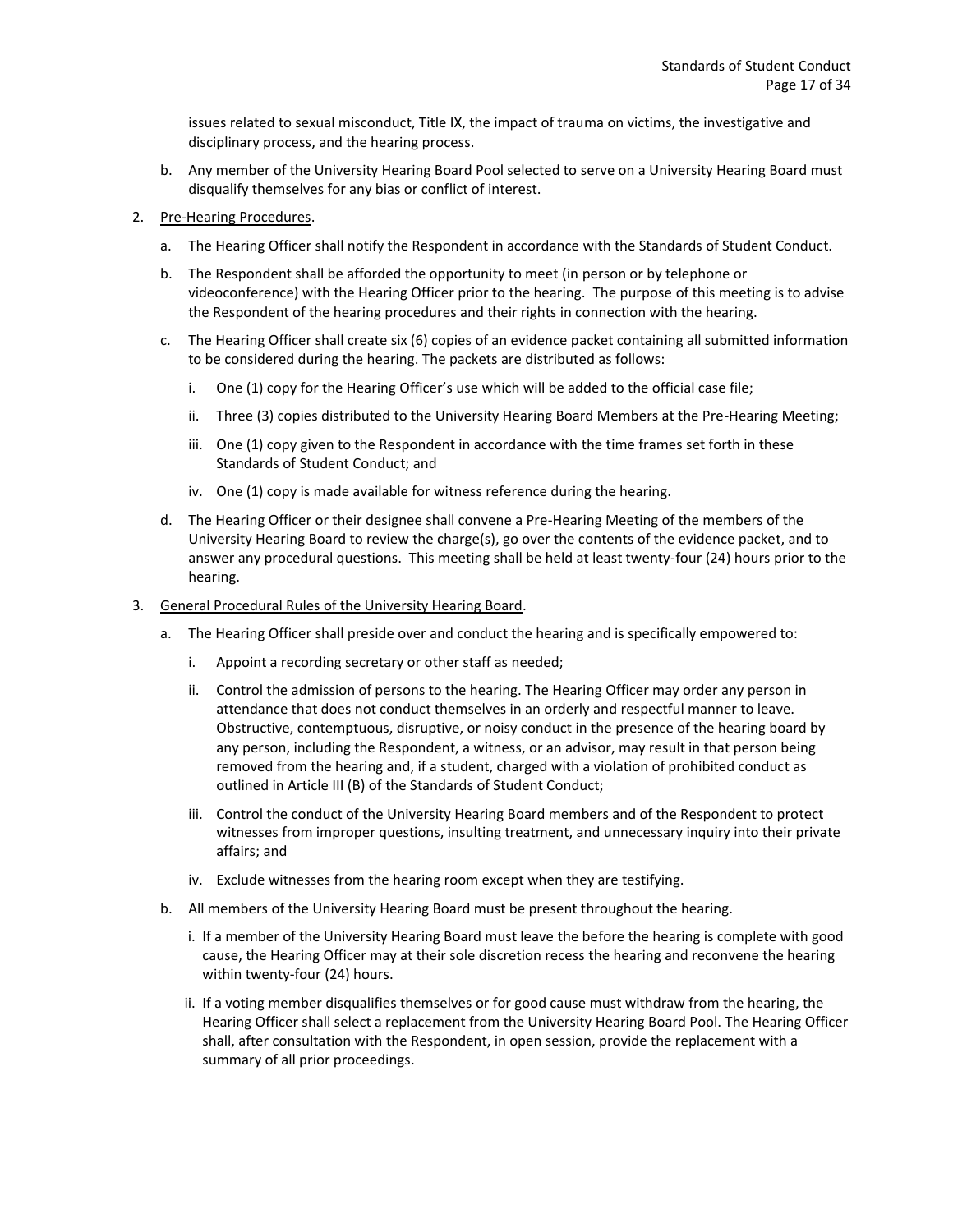- c. No person shall address the University Hearing Board or submit questions to the Hearing Officer for any witness (including the Respondent or an advisor) without first being recognized by the Hearing Officer.
- d. The taking of photographs in the hearing room, the streaming or broadcasting from the hearing room of the proceedings by social media, telephone, radio or television, or the recording of the proceedings for non-official use, or for later release or broadcast to the general public, shall not be permitted.
- 4. Order of the Hearing.
	- a. The Hearing Officer will ask the members of the University Hearing Board, the Respondent and the Respondent's advisor to introduce themselves.
	- b. The Hearing Officer shall read the charge(s) to the Respondent, and the Respondent shall state whether they accept responsibility for each charge.
		- i. In the absence of a response, the Respondent shall be deemed not to have accepted responsibility for the charge(s).
		- ii. If the Respondent does not accept responsibility for the charge(s), evidence, witness testimony, and/or witness statements shall be presented that will support or refute the charge.
		- iii. If the Respondent accepts responsibility for the charge(s), evidence, testimony, and/or witness statements shall be presented that will assist the University Hearing Board in assigning an appropriate sanction.
	- c. The Hearing Officer reminds all parties that the burden of proof shall be *preponderance of evidence*, meaning that in order to find the Respondent responsible, the University Hearing Board must find, based on a preponderance of the evidence presented at the hearing, that the Respondent is responsible for the violation charged.
	- d. The Respondent shall be provided an opportunity to make an opening statement.
	- e. The Members of the University Hearing Board shall direct the Hearing Officer to call witnesses and/or present evidence and witness statements.
	- f. The Respondent shall have the opportunity to present evidence and call witnesses.
	- g. Members of the University Hearing Board shall have the opportunity to ask questions of the Respondent.
	- h. The Respondent shall be given the opportunity to make a closing statement to the University Hearing Board.
	- i. The Hearing Officer shall excuse all parties and witnesses so that the members of the University Hearing Board may deliberate in private.
	- j. After deliberations are completed, the hearing will reconvene and the Hearing Officer will read the decision of the University Hearing Board and any sanctions if applicable.
	- k. The Hearing Officer will provide information related to notification of the decision and appeal information.
	- l. The Hearing Officer will adjourn the hearing.
- 5. Procedure for Oral Testimony. The following procedures shall apply to all oral testimony presented at the hearing:
	- a. Witnesses shall testify under oath or affirmation.
	- b. The members of the University Hearing Board shall be given the opportunity to ask questions of the witness.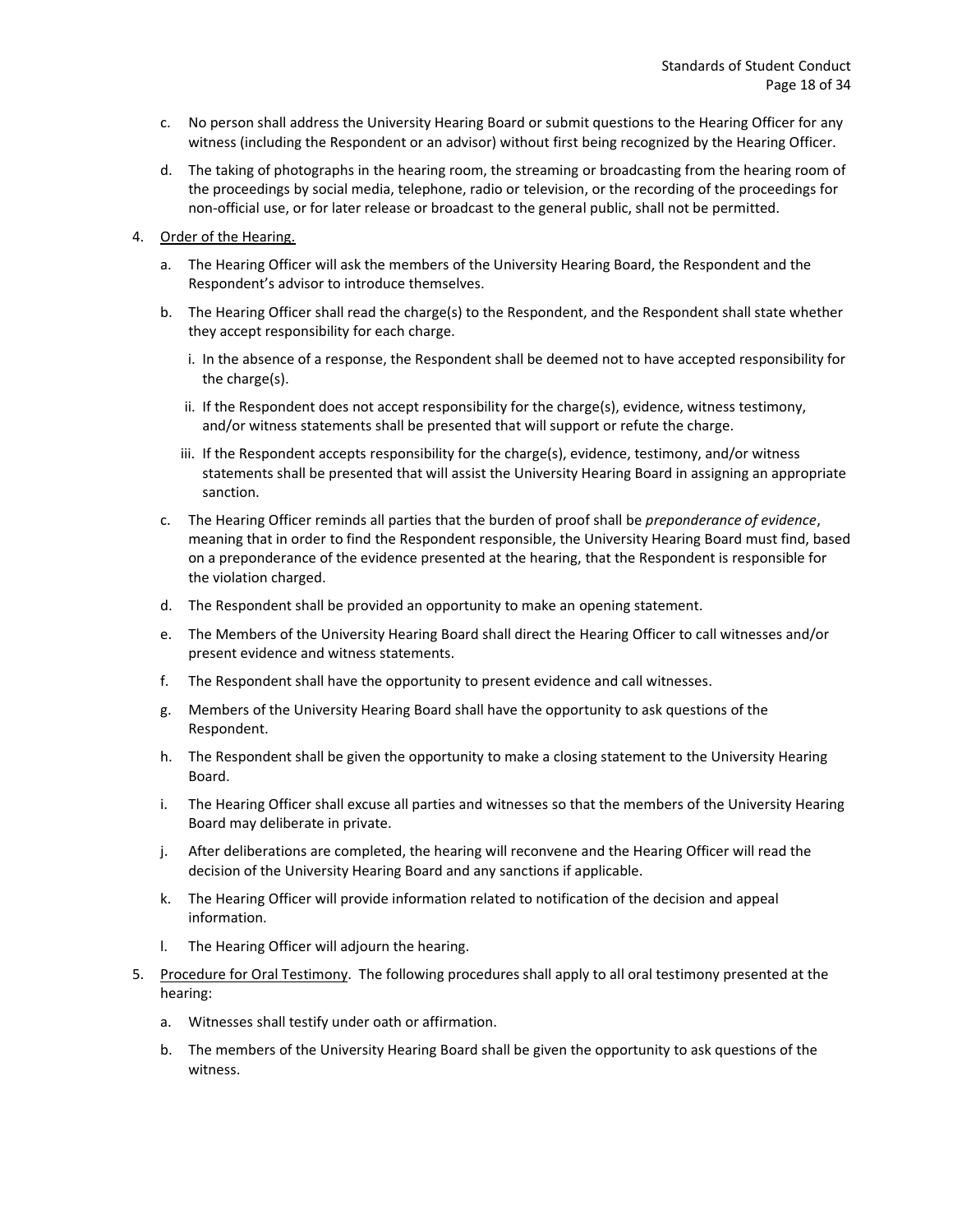- c. The Hearing Officer will ask questions submitted by the Respondent under procedures outlined in Article VI of the Standards of Student Conduct.
- d. The Members of the University Hearing Board shall have the opportunity to ask questions of the witness.
- e. The Respondent shall have the opportunity to submit follow-up questions for the witness to the Hearing Officer. The Hearing Officer will ask questions for the witness under the procedures outlined in Article VI of the Standards of Student Conduct.
- 6. Procedure for Other Evidence and Witness Statements. The following procedures shall apply to all documentary or other evidence presented at the hearing:
	- a. Evidence submitted by the Conduct Officer, and/or Respondent will be permitted at the sole discretion of the Hearing Officer.
	- b. Written statements of witnesses who cannot attend the hearing must be submitted in advance as outlined in the Standards of Student Conduct.
	- c. If the Hearing Officer permits evidence or witness statements, six (6) copies should be provided for distribution as outlined in Article VI (B)(2)(c) of the Standards of Student Conduct
- 7. Deliberation of the University Hearing Board.
	- a. The members of the University Hearing Board shall deliberate in private and reach a decision based only upon the evidence introduced at the hearing. The Hearing Officer is present during the deliberation, but does not have a vote.
	- b. The members of University Hearing Board shall not make any finding of fact that is not supported by the evidence presented at the hearing.
	- c. If two or more University Hearing Board members find the Respondent responsible for a charge, the student is "responsible" for that charge.
	- d. If the Respondent is found responsible, the recommended sanction shall be chosen generally from those listed in Article VIII of the Standards of Student Conduct. In evaluation of the sanction(s), the University Hearing Board shall consult with any sanctioning guidelines implemented by the University and, in cases involving a violation of the University's Policy Prohibiting Sexual Misconduct, past precedent in similar cases.
	- e. The Hearing Officer shall write a brief statement outlining the rationale for the decision and sanction after the University Hearing Board has reached its decision. The members of the University Hearing Board shall sign the statement, and the statement will be placed in the case file.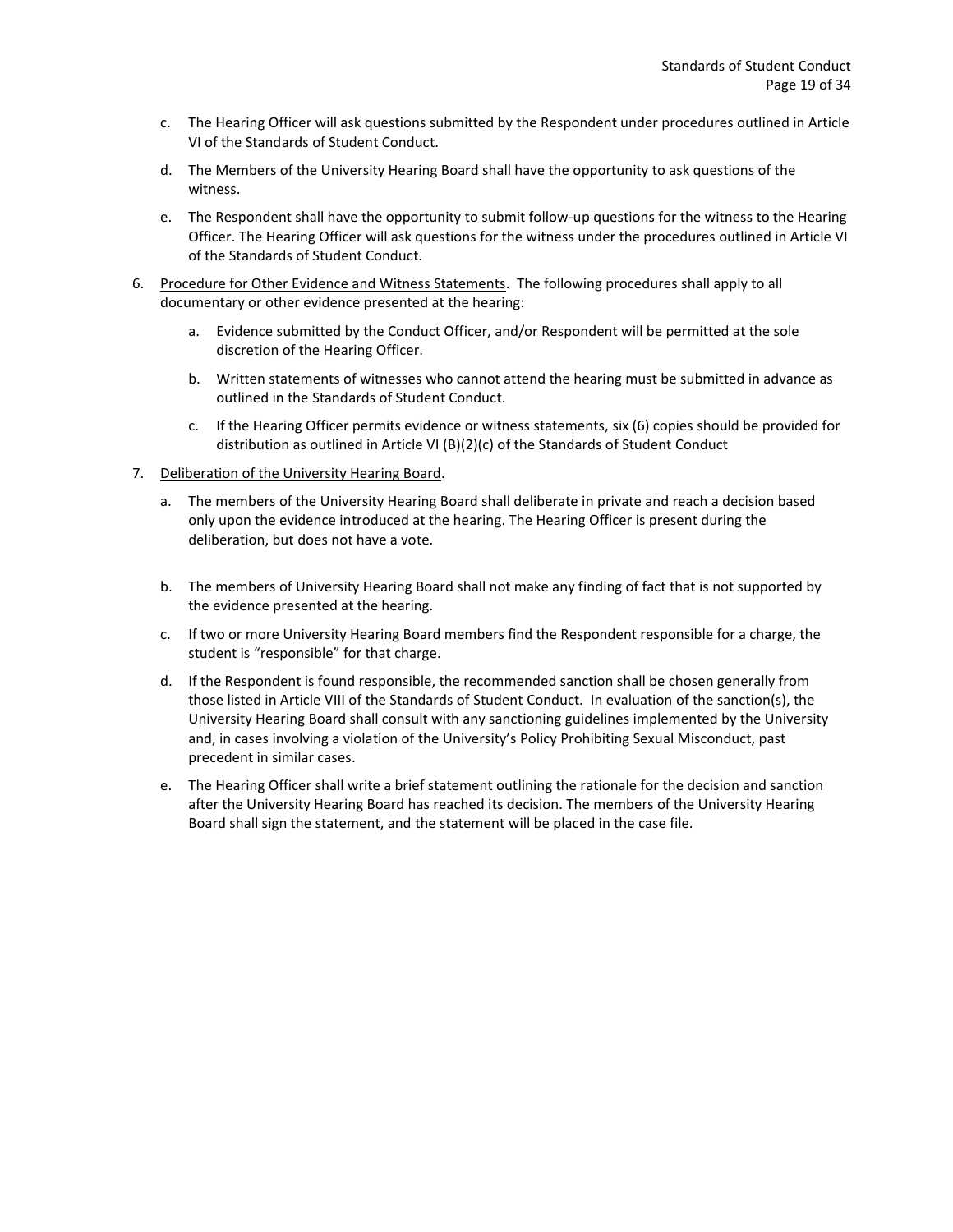### <span id="page-19-0"></span>**Article VII: Sanctions**

#### **[RETURN TO TABLE OF CONTENTS](#page-1-1)**

[Please see **Appendix A** for specific sanctions for matters involving the University's Policy Prohibiting Sexual Misconduct.]

- A. *List of Possible Sanctions.* Violations of prohibited conduct as outlined in Article III of the Standards of Student Conduct may result in one or more of the following disciplinary sanctions. Additional sanctions, if any, are listed in the handbooks or official announcements of the School or College concerned. Following a determination of responsibility by a Student Conduct Board as outlined in Articles V and VI, the board will impose sanctions from the following:
	- 1. Disciplinary Warning. A written notice that a continuation or repetition of prohibited conduct will be grounds for more serious disciplinary action.
	- 2. University Housing Probation. Action permitting the student to remain in residence on probationary status. During the period of probation, if the student is found responsible for additional violations, the student may be evicted from University housing.
	- 3. Conduct Probation. Action permitting the student to remain at the University on probationary status. During the period of probation, if the student is found responsible for further violations, the student may be subject to suspension, dismissal, or separation from the University. Students are prohibited from studying abroad in any semester for which they are on conduct probation for all or part of the semester.
	- 4. Housing Relocation. Serious housing matters or repeated violations of University policy may result in relocation from one University housing area to another.
	- 5. Housing Eviction. Serious housing matters or repeated violations of University policy may result in removal from University housing.
	- 6. Suspension. A forced, temporary leave from the University. The time period of a suspension is typically a semester or a full academic year, but can be set for any duration. A suspension shall only be imposed by a Conduct Officer with a rank of Dean or by a Student Conduct Board.
	- 7. Separation. Immediate and permanent separation from the University. A student who is separated from the University is not eligible for readmission, and is typically barred from University events, activities, and property. Separation shall only be imposed by a Conduct Officer with a rank of Dean or by the University Hearing Board.
- B. *List of Additional Sanctions and Remedies.* A Student Conduct Board may also impose additional sanctions and remedies to the disciplinary sanctions listed in VII (A). Additional sanctions and remedies include, but are not limited to, the following:
	- 1. Community Service. An assignment to perform a task or service for the University or a University sponsored organization.
	- 2. Fine/Restitution. Reimbursement for damage to, destruction of, or misappropriation of property, to include but not limited to personal and medical reimbursement.
	- 3. No Contact Order. An order to have no contact in any form with an identified student or students. No Contact Orders are bilateral to protect all parties involved, and are issued by either the Title IX office or by the College Deans' Offices.
	- 4. Notification of parents/guardians by the College Dean or their designee if deemed appropriate.
	- 5. No Trespass Order. An order banning a student from specific buildings, portions of the campus, or from the entire campus or off-campus buildings or property. No Trespass Orders may be recommended by a Conduct Officer, a Student Conduct Board, the Chair of the Threat Assessment Team, or by the Title IX Coordinator. No Trespass Orders shall be imposed and enforced by the University of Richmond Police Department.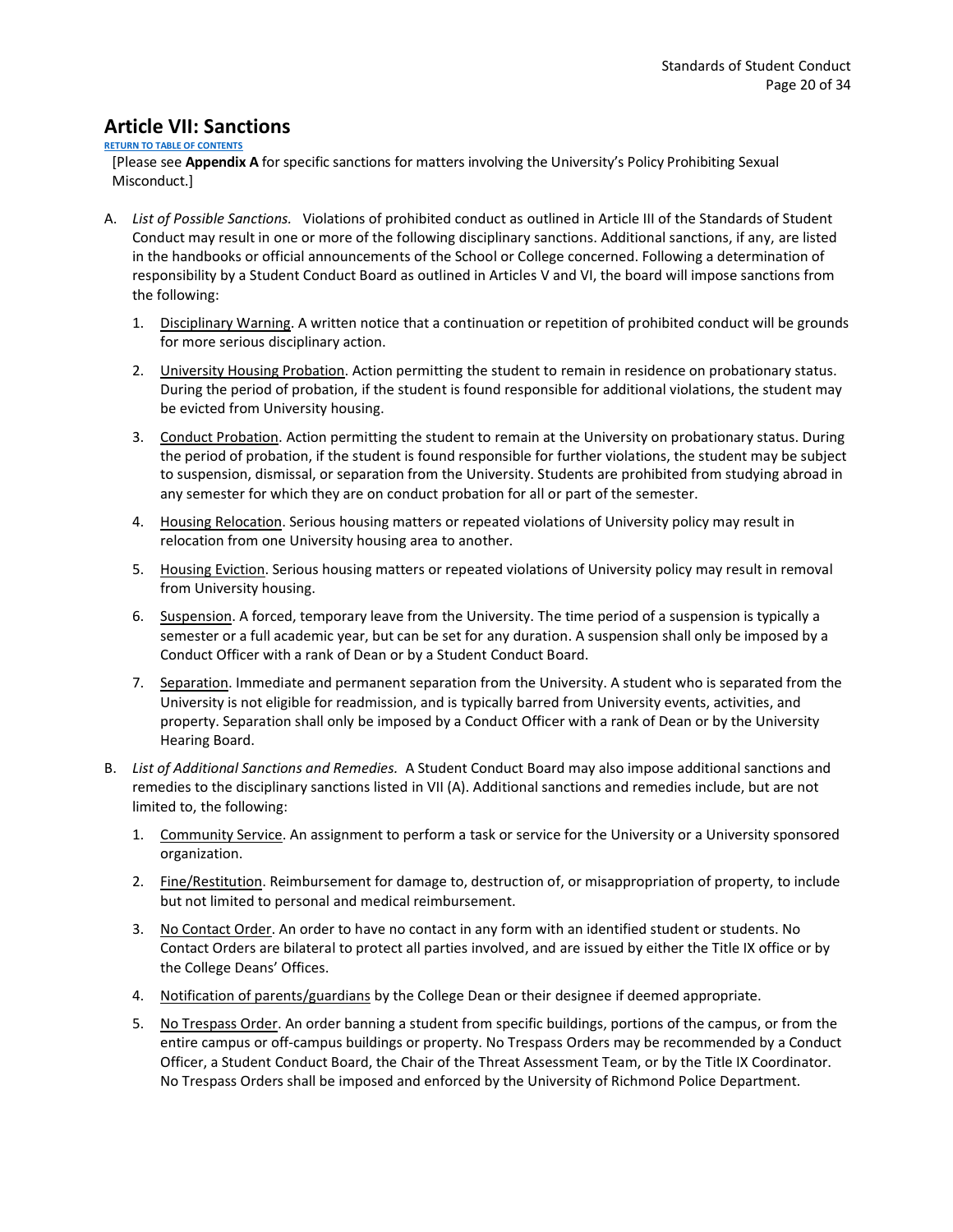- 6. Revocation of Privilege. Including, but not limited to, registered events, using University dining facilities, having an automobile on campus, and/or access to other University facilities. In serious matters, a student may have additional privileges revoked during and/or while University charges are being processed through the University conduct system.
- 7. Substance Abuse Education. Alcohol or other drug prevention program designed to assist students with making safe and healthier choices regarding their substance use.
- C. *Multiple Sanctions.* More than one of the sanctions listed above may be imposed for any single violation.
- D. *Open Charges*. Charges are considered open until all sanctions, including suspensions, are completed. When a student has completed all of the sanctions assigned to them, and/or when their period of probation has ended, the student shall be considered to be in good standing.
- E. *Record Retention.* Except as described in Article VII (F), below, disciplinary sanctions shall not be noted on the student's permanent academic transcript, but shall become part of the student's conduct record.
	- 1. A student's conduct record shall consist of a sanction record and a conduct file. In cases that do not involve a sanction of suspension or permanent separation, the sanction record and conduct case file shall be maintained for a minimum period of seven (7) years after the student's graduation. In cases that do involve a sanction of suspension or permanent separation, the sanction record shall be maintained permanently and the conduct case file shall be maintained for a minimum period of seven (7) years after the student's graduation. Following the seven-year retention period, the student's conduct case file and, for sanctions other than suspension or permanent separation, the sanction record will be purged from the University's records in accordance with the University's record retention policy. The University may retain student conduct files and documentation of sanctions beyond the seven-year retention period when the University determines that such retention is necessary to meet the University's legal or operational needs.
	- 2. A student's conduct file is subject to disclosure to any University department with an educational need to know or outside agency with written permission from the student.
- F. *Transcript Notation.*
	- 1. Suspension or Permanent Separation. Generally, a student's suspension or permanent separation from the University will be noted on the student's academic transcript while the suspension is in effect. Except for those conduct violations described in Article VII(F)(2), the transcript notation shall not specifically reference a violation of the Standards of Student Conduct.
		- a. A student who is suspended shall not participate in any University-sponsored activity.
	- 2. Suspension, Separation or Withdrawal for Certain Violations of the Standards of Student Conduct. The University is required by Virginia law to include a prominent notation on the academic transcript of each student who has been suspended for, permanently separated for, or withdraws while under investigation for a violation of the Standards of Student Conduct involving sexual violence, as defined in the University's Policy Prohibiting Sexual Misconduct. This transcript notation will be removed if the student is subsequently found not to have committed an offense involving sexual violence or if the student completes the terms of their suspension and is determined to be in good standing according to applicable University policy. Consistent with state law and federal regulations, the notation will be removed from a transcript after three years for a student that withdrawals while under investigation or is permanently dismissed from the University.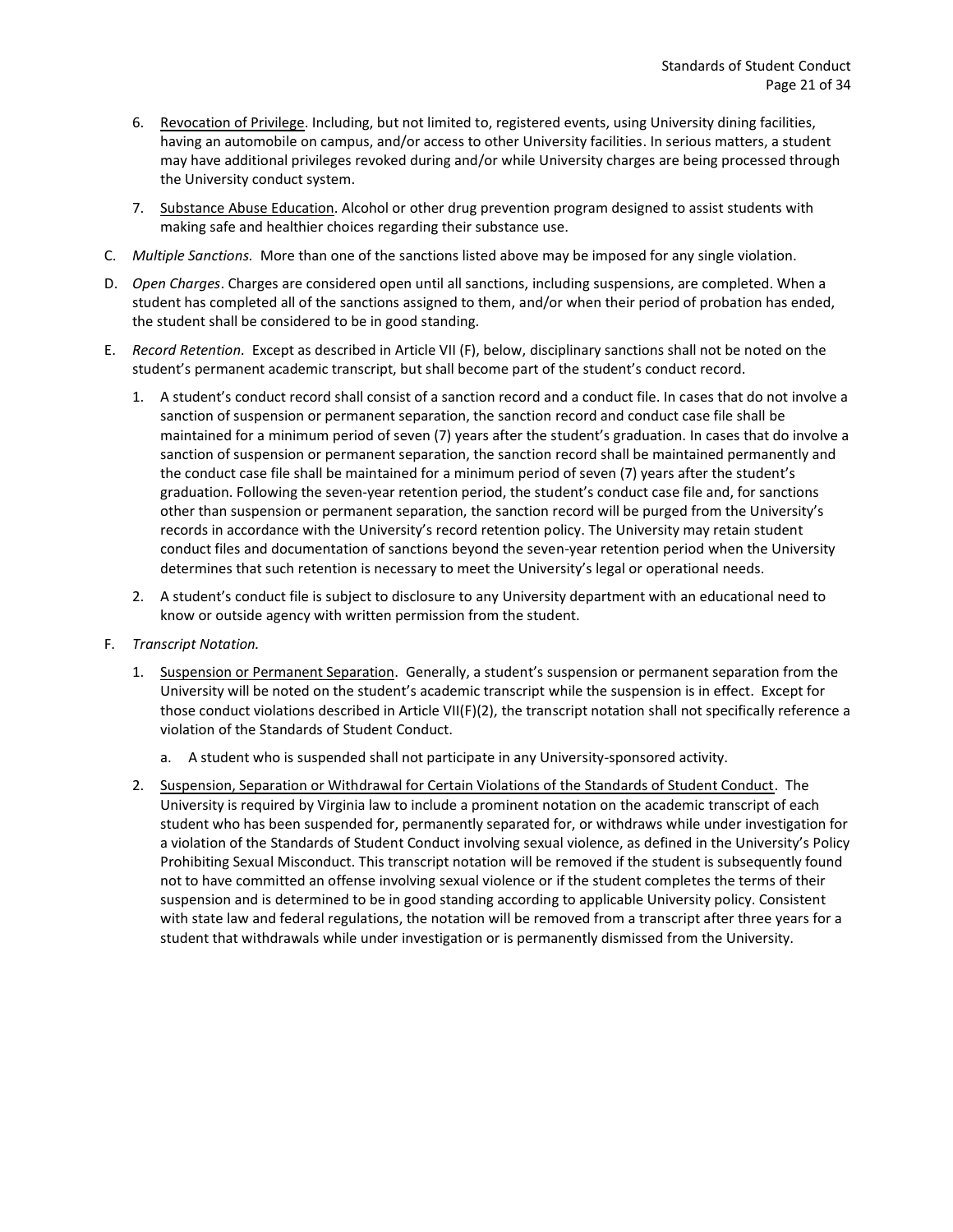## <span id="page-21-0"></span>**Article VIII: Appeals**

#### **[RETURN TO TABLE OF CONTENTS](#page-1-1)**

[Please see **Appendix A** for specific appeal procedures for matters involving the University's Policy Prohibiting Sexual Misconduct.]

- A. *Right to Appeal.* The Respondent shall have the right to appeal the decision of the Student Conduct Board to the appropriate Appellate Administrator. In hearings that involved a violation of the University's Policy Prohibiting Sexual Misconduct, the Complainant also has the right to appeal the decision of the University Hearing Board.
- B. *Time for Filing Appeal.* An appeal must be received by the designated Appellate Administrator in writing (a document as an email attachment is acceptable) by 5:00 PM on the fifth business day after delivery of the written notification of the finding of the Student Conduct Board. The Presiding Officer of the Student Conduct Board may extend the time frame for submitting an appeal, at their sole discretion, for good cause upon written notice to the Respondent, and the Complainant (where appropriate) setting forth the reason for the extension.
- C. *Access to Hearing Record*. The party filing the appeal shall be provided with reasonable access to the hearing record in the hearing from which the appeal is taken.
- D. *Time for Deciding Appeal.* The decision on a request for an appeal shall be made within thirty (30) days of the receipt of the appeal, unless there is good cause for a reasonable extension of this time period. If an extension is deemed appropriate, the Appellate Administrator shall provide written notice to the Respondent, and, where applicable, the Complainant, setting forth the reason for the extension.
- E. *Review Board.* 
	- 1. Matters Not Involving the University's Policy Prohibiting Sexual Misconduct.
		- a. The Appellate Administrator, at their sole discretion, may seek the advice and counsel of a Review Board. The final decision, however, rests with the Appellate Administrator.
		- b. The review board shall consist of two members of the appropriate Student Conduct Board membership who were not involved in the original hearing.
		- c. The Appellate Administrator does not hold a new hearing.
		- d. If the Appellate Administrator finds grounds to grant an appeal, the Appellate Administrator shall determine a remedy as prescribed in Article IX (F) of the Standards of Student Conduct.
	- 2. Matters Involving the University's Policy Prohibiting Sexual Misconduct.
		- a. The Appellate Administrator shall convene a Review Board comprised of two members of the University Hearing Board who were not involved in the original hearing. The Appellate Administrator shall be also be a voting member of the Review Board.
		- b. The Review Board does not hold a new hearing. The decision of the Review Board shall be made by majority vote.
		- c. If the Review Board finds grounds to grant an appeal, the Review Board shall determine a remedy as prescribed in Article VIII (F) of the Standards of Student Conduct.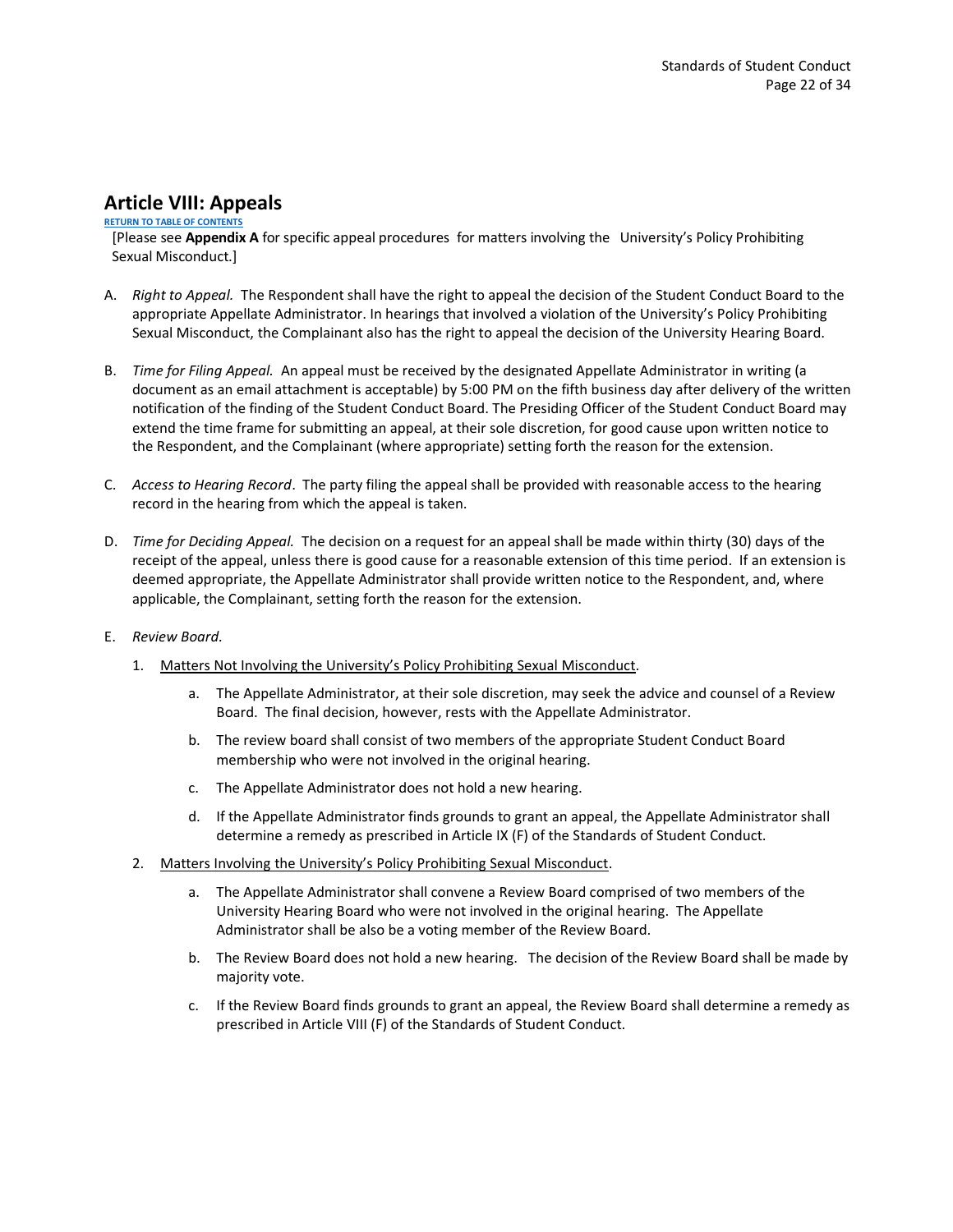- F. *Grounds for Appeal.* An appeal shall be granted to the person filing if the Appellate Administrator or Review Board finds, by clear and convincing evidence that one or more of the following occurred:
	- 1. A witness at the Student Conduct Board hearing lied and the testimony was both material and adverse to the appealing party.
	- 2. New evidence of a material nature is available that was not available at the time of the Student Conduct Board hearing, unless such evidence was or could have been available prior to or at the time of the Student Conduct Board hearing.
	- 3. The Student Conduct Board hearing was conducted in a manner materially inconsistent with the Standards of Student Conduct and the written procedures of such Student Conduct Board.
	- 4. The sanction(s) determined by the Student Conduct Board was disproportionate to the findings.
- G. *Remedies.* If an appeal is granted, the Appellate Administrator or Review Board may determine the appropriate remedy at their sole discretion from the following:
	- 1. The case may be remanded to the original Student Conduct Board for reconsideration of the finding or responsibility and/or the sanction(s), in which event, the Student Conduct Board may: (a) consider any evidence presented at the original hearing; (b) at the direction of the Appellate Administrator, disregard evidence presented at the original hearing; and/or (c) at the direction of the Appellate Administrator, consider new evidence that was not available and could not have been available prior to or at the time of the original hearing;
	- 2. The case may be remanded to a new Student Conduct Board for a hearing;
	- 3. The sanction(s) may be dismissed, amended, or revised; or
	- 4. The Appellate Administrator or Review Board may take such other action as is appropriate to remedy the issue upon which the appeal was granted in a fair and equitable manner.
- G. *Notice of Outcome.* Upon reaching a decision on a request for an appeal, the Appellate Administrator shall provide written notification of their decision to the Respondent, the Complainant (if applicable), and to the Chair of the original Student Conduct Board.
	- 1. The written notification of the appeal decision should include:
		- a. The grounds for request for appeal as outlined in Article VIII (E) of the Standards of Student Conduct;
		- b. A description of the pertinent points the Appellate Administrator or Review Board considered in rendering a decision;
		- c. The decision of the Appellate Administrator or Review Board on the request for appeal; and
		- d. Any remedy or prescribed action if applicable.

## <span id="page-22-0"></span>**Article IX: Interpretation and Revision**

#### **[RETURN TO TABLE OF CONTENTS](#page-1-1)**

- A. The Vice President for Student Development has the final authority to interpret and apply Standards of Student Conduct.
- <span id="page-22-1"></span>B. The Standards of Student Conduct shall be reviewed annually under the direction of the Vice President for Student Development or their designee.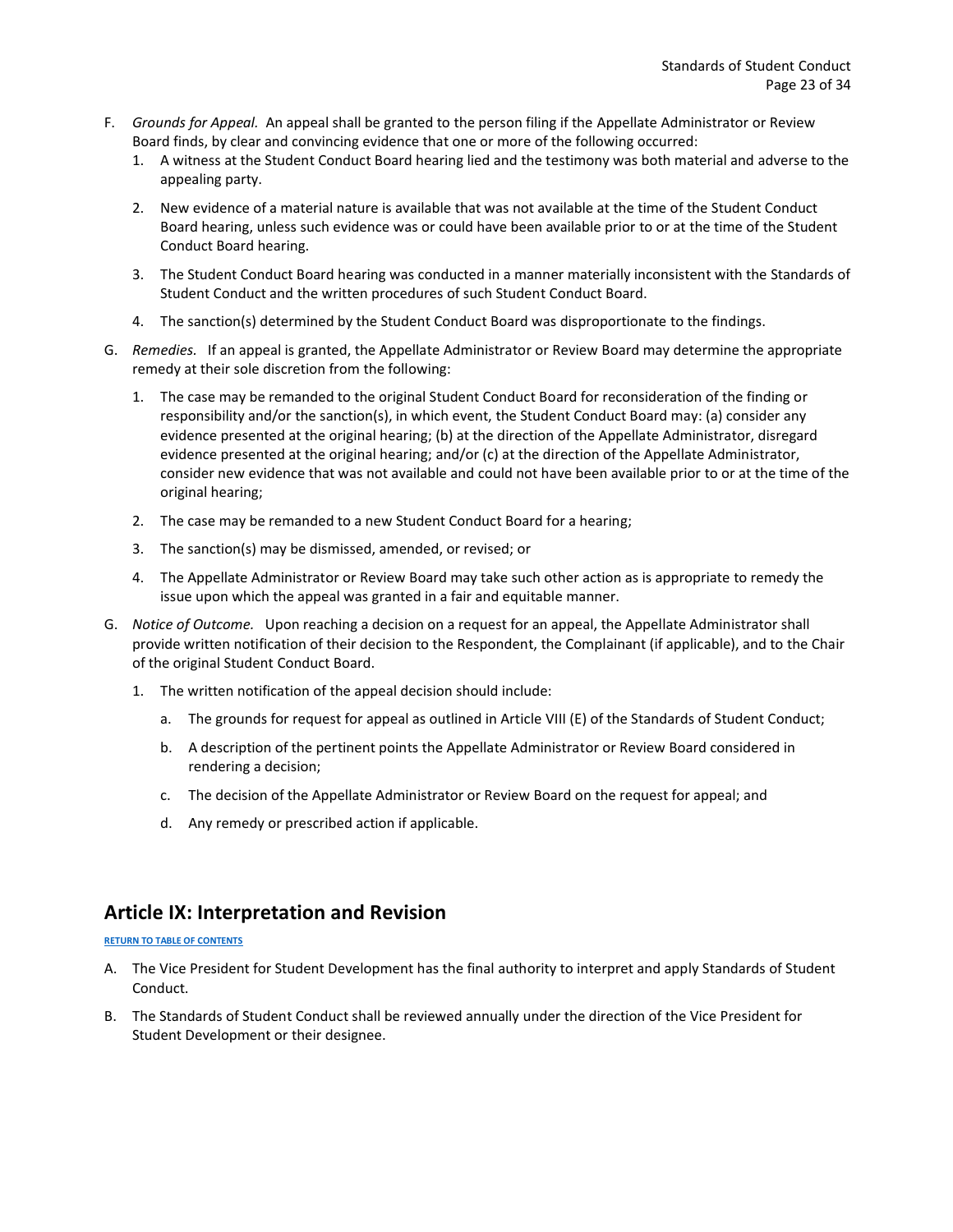# **Appendix A Procedures Specific to Matters Involving the University's Policy Prohibiting Sexual Misconduct**

**[RETURN TO TABLE OF CONTENTS](#page-1-1)**

The procedures, rights, and responsibilities set forth in this Appendix shall apply to all grievance procedures in which the Respondent is charged with a violation of the University's Policy Prohibiting Sexual Misconduct. These procedures, rights, and responsibilities shall apply to all hearings in which at least one charge involves an alleged violation of the University's Policy Prohibiting Sexual Misconduct. The University shall respond to allegations of sexual misconduct in a prompt and equitable manner. The University shall complete the grievance process in a timely manner designed to provide all parties with a resolution. The time frame for completion of a specific matter may vary depending upon a number of factors, including, but notlimited to, the complexity of the case or investigation, the availability of witnesses, and the academic calendar.

# **Section 1: Student Rights and Responsibilities**

The Respondent and Complainant shall be afforded the following rights and responsibilities throughout the grievance process:

- A. Rules and Procedures. The Respondent and Complainant have the right to a written notice, upon the filing of a formal complaint that includes notice of the following:
	- 1. A description of the University's grievance process as well as the University's mediation process.
	- 2. The allegations of conduct potentially constituting sexual misconduct under the University's Policy Prohibiting Sexual Misconduct including information on the identities of the partiesinvolved in the incident(s), if known, and the date and location of the incident(s), if known.
	- 3. The Respondent is presumed to be not responsible for the alleged conduct until a determination regarding responsibility is made at the end of the grievance process
	- 4. Any subsequent allegations not included in the original notice.
	- 5. A dismissal by the University of the formal complaint including reasons for the dismissal.
	- 6. That pursuant to the University's Policy Prohibiting Retaliation making a report "in good faith" means the individual making the report has a reasonable basis to believe that there has been or may have been a violation of applicable laws or regulations or University policies or that there is a reasonable possibility that such a violation may occur in the near future. Individuals who make frivolous or false reports shall not be deemed to be acting in good faith.
- B. Advisors. The Respondent and Complainant have a right to the services of an advisor of their choice. The advisor may be an attorney. Advisors may attend any related meetings, proceedings, investigative interviews and/or hearing with the respective parties.
	- 1. During the outreach and investigative phase, the role of the advisor is to provide support, guidance, and advice to the respective parties. The Respondent and Complainant are responsible for presenting their own information. The advisor may not reach out to the opposing party or opposing party's witnesses to ask questions or gather information on behalf of the respective party.
	- 2. During a hearing before a University Hearing Board, the advisor, in addition to offering advice and guidance, will conduct cross-examination of all parties and witnesses on behalf of the respective party. An advisor may also request a brief recess of the proceedings to provide advice to the respective party.
	- 3. The Respondent and Complainant should select as an advisor a person whose schedule allows attendance at the scheduled date and time for the University Hearing Boardhearing, as delays will not normally be allowed due to the scheduling conflicts of anadvisor.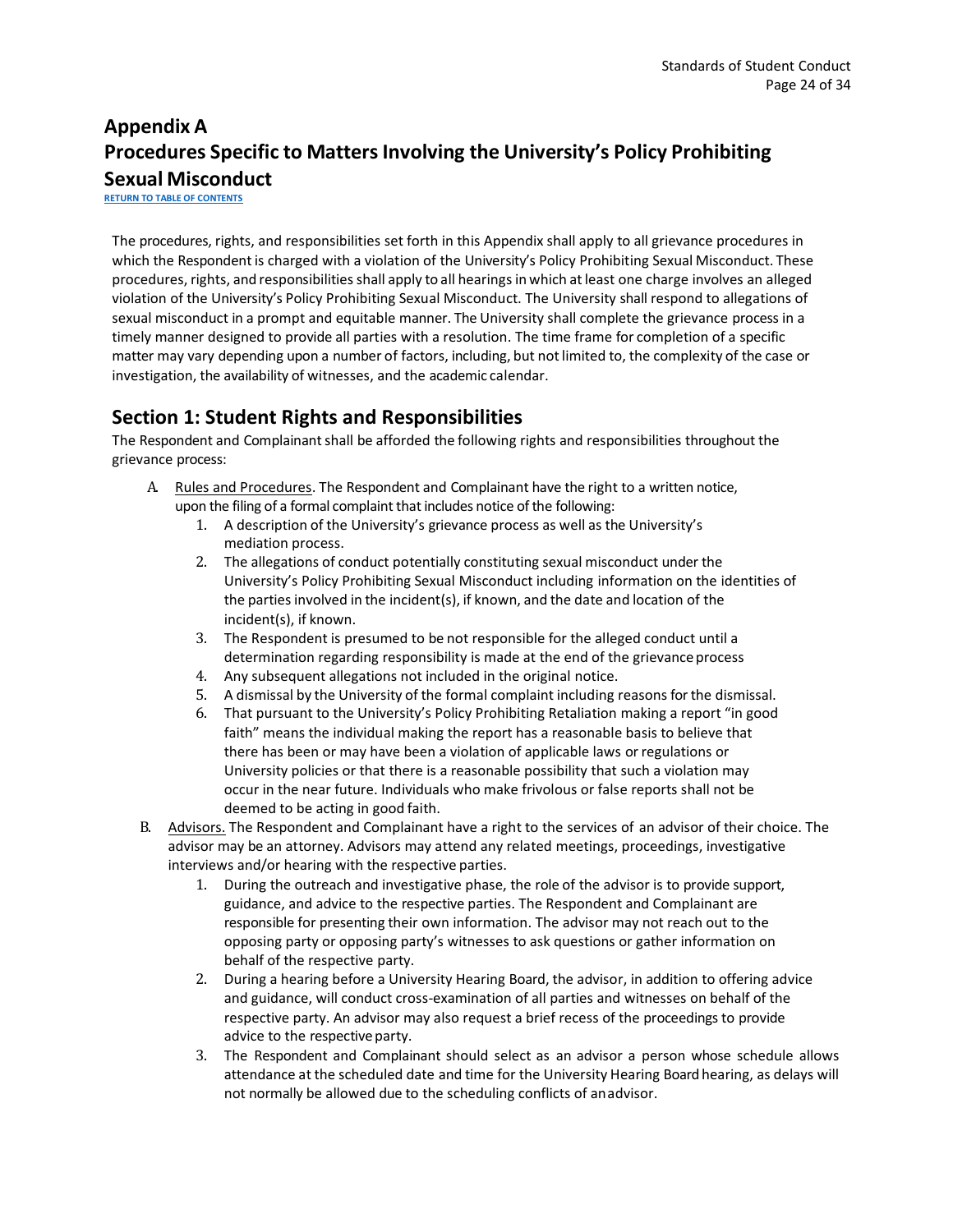- 4. Choosing an advisor who is also a witness in the process creates a potential for bias and conflict of interest. A party who chooses an advisor who is also a witness can anticipate that issues of potential bias will be explored by the University Hearing Board.
- 5. If the Respondent or the Complainant do not have an advisor to conduct cross examination at a hearing before a University Hearing Board, the University will provide an advisor of its choice, at no cost or fee to the respective party, to conduct cross examination on the respective party's behalf.
- C. Right Not to Participate. The Respondent and the Complainant have the right to not participate in any meetings, proceedings, interviews or hearing. The University Hearing Board cannot draw an inference about the determination regarding responsibility based solely on the party's presence at a hearing or refusal to submit to cross examination.
- D. Investigation. The Respondent and Complainant have the following rights involving an investigation of a formal complaint:
	- 1. The right to present witnesses, including fact and expert witnesses, and other inculpatory and exculpatory evidence.
	- 2. The ability to discuss the allegations under investigation and to gather and present relevant evidence.
	- 3. Written notice of the date, time, location, participants and purpose of all investigative interviews or other meetings with sufficient time to prepare to participate.
	- 4. An opportunity to inspect and review any evidence that is obtained as part of the investigation and that is directly related to the allegations, including evidence that the University does not intend to rely on in reaching a determination regarding responsibility including both inculpatory or exculpatory evidence. Neither the Respondent, Complainant nor their respective advisors have a right to reproduce the evidence in any manner.
	- 5. The Respondent and Complainant will have 10 business days after receipt of the above referenced evidence to submit a written response which the investigator will consider prior to completion of the investigative report.
	- 6. The University will provide the Respondent, the Complainant and their respective advisors with a complete investigative report that fairly summarizes relevant evidence at least 10 business days prior to a hearing by the University Hearing Board for review. Neither the Respondent, the Complainant nor their respective advisor will have the right to reproduce the investigative report in any manner.
	- 7. The Complainant and Respondent have the right to provide the Hearing Officer or their designee with their respective objections to the Title IX investigative report prior to the hearing to be included in the hearing record. The Complainant and Respondent shall provide the University Hearing Board with their respective objections to the Title IX investigative report, if any, by 5:00 pm on the third (3rd) business day before the hearing.
- E. *Hearing.* The Respondent and Complainant have the right to a hearing conducted in accordance with the procedures set forth in Appendix A of the Standards of Student Conduct.
- F. Notice of Hearing: The Hearing Officer of the University Hearing Board or their designee shall prepare and simultaneously deliver to the Respondent and Complainant a notice of hearing. Such notice may be delivered to the Respondent and Complainant in person, by electronic mail, by U.S. Mail, or by campus mail. The date of the hearing shall not be less than seven (7) business days from the date of such notice. The time frame for conducting the hearing may be extended by the Hearing Officer, for good cause and upon written notice to the Respondent and Complainant setting forth the reason for the extension. The notice of hearing shall include:
	- 1. The name of the Respondent and Complainant.
	- 2. The date, time, and location of the University Hearing Board hearing.
	- 3. The alleged violations of Article III (B) (5) of the Standards of StudentConduct.
	- 4. The date and place of the alleged violation(s) (if known)
	- 5. The name of the Hearing Officer of the University Hearing Board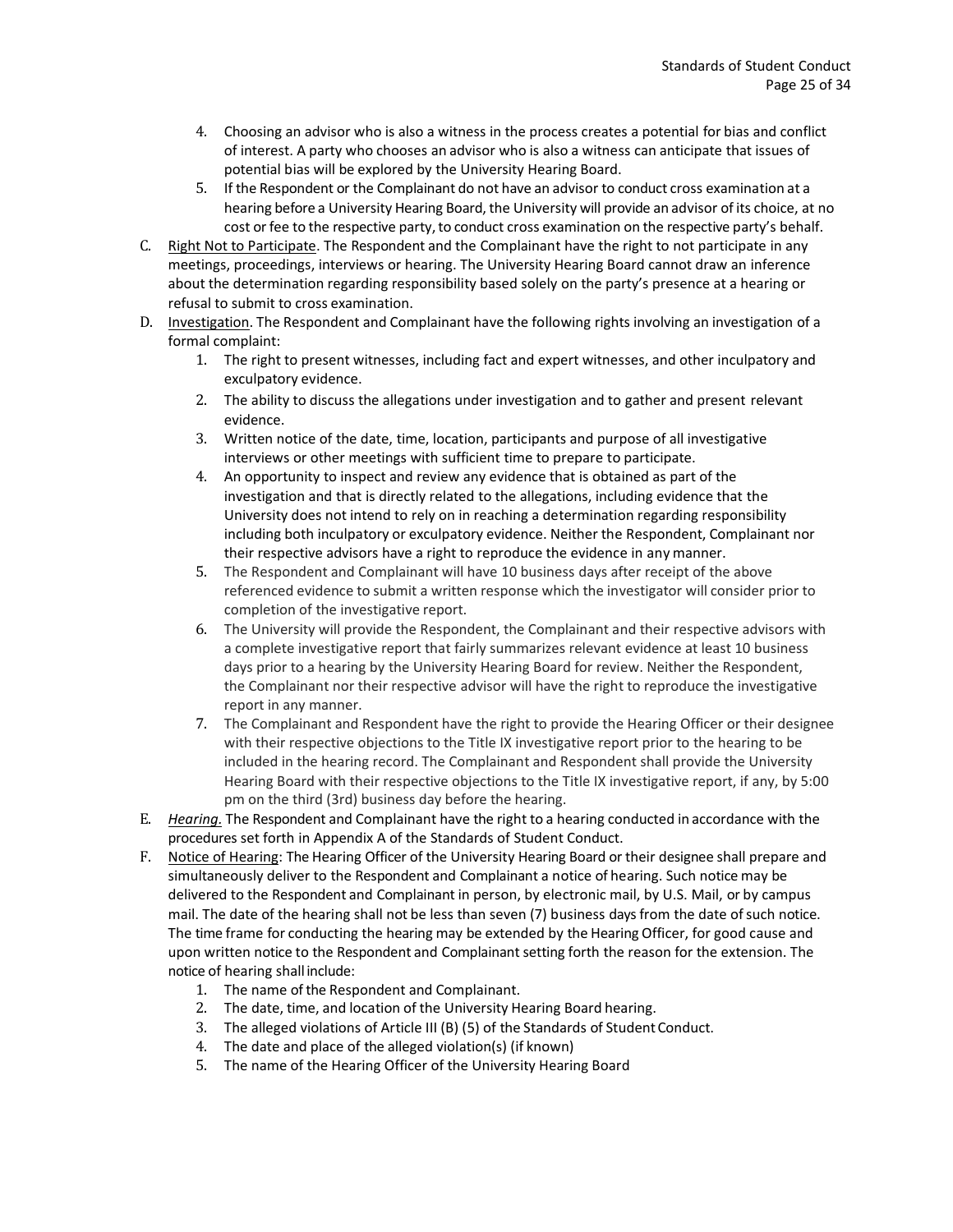- 6. The names and administrative titles of the voting members of the University Hearing Board.
- G. Bias or Conflict of Interest on the Part of University Hearing Board Members. The Respondent and Complainant have the right to petition that any member of the University Hearing Board be removed on the basis of conflict of interest or bias for or against respondents or complainants generally or the individual Respondent or Complainant.
	- 1. The party must submit a written petition to the Hearing Officer or their designee at least four (4) business days prior to the scheduled hearing seeking removal of a member of the University Hearing Board and stating the reasons for such request.
	- 2. The Hearing Officer or their designee shall respond to such request, in writing, within two (2) business days of receipt of the request.
- H. Witnesses
	- 1. *Witness List.* The Respondent and Complainant have the right to call expert and/or fact witnesses at the hearing whose testimony is relevant to the issues before the University Hearing Board and provided the list of such witnessesis submitted to the Hearing Officer as specified in Appendix A, Section 2 (B) (1) of the Standards of Student Conduct. The parties have the right to access the list of witnesses that the University Hearing Board and/or the other party intend to call at a University Hearing Boardhearing.
	- 2. *Character Witnesses*. The Complainant and Respondent may provide written statements to be included as part of the hearing record for no more than two (2) character witnesses. Character witnesses will not be called to testify at the hearing. Any character witness statement provided will be available for the other party and University Hearing Board to review. The parties shall not copy, reproduce, disseminate or disclose to anyone other than their advisor any such witness statements. Character witness statements must be submitted to the Hearing Officer or their designee by 5:00 pm on the fourth (4th) business day before the hearing.
	- 3. *Documentary, Electronic and Other Evidence.* The Respondent and Complainant have the right to offer documentary, electronic, and other evidence that is relevant to the issues before the University Hearing Board. Subject to applicable privacy laws, including FERPA, the Respondent and Complainant have the right to review, but not copy, all documentary, electronic, and other evidence that the University Hearing Board and/or the other party intends to present at the hearing. In order to ensure the confidentiality of the hearing and to protect the privacy rights of the Respondent, Complainant, and other witnesses, the parties shall not copy, reproduce, disseminate or disclose to anyone other than their respective advisor any such documentary, electronic, or other evidence and shall return such evidence to the Hearing Officer at the conclusion of the hearing.
- I. Attendance at the Hearing. The Respondent and the Complainant and their respective advisor have the right to attend the entire University Hearing Board hearing except for the deliberations of the University Hearing Board and the verbal notification of the outcome by the Hearing Officer to the other party.
- J. Questions for Cross-Examination. The Respondent's and Complainant's respective advisors have the right to cross examine the other party and any witnesses who give oral testimony at the hearing with relevant questions including those that challenge credibility. Before a party or witness answers any question, the Hearing Board will make a determination of the question's relevancy and will explain any decision to exclude a question as not relevant. The University Hearing Board shall protect witnesses, including the parties from improper or irrelevant questions, insulting treatment and unnecessary or irrelevant inquiry into private affairs. Questions and evidence about the Complainant's sexual predisposition or prior sexual behavior are not relevant, unless such questions and evidence are offered to prove that someone other than the Respondent committed the alleged conduct or if the questions and evidence concern specific incidents of the Complainant's prior sexual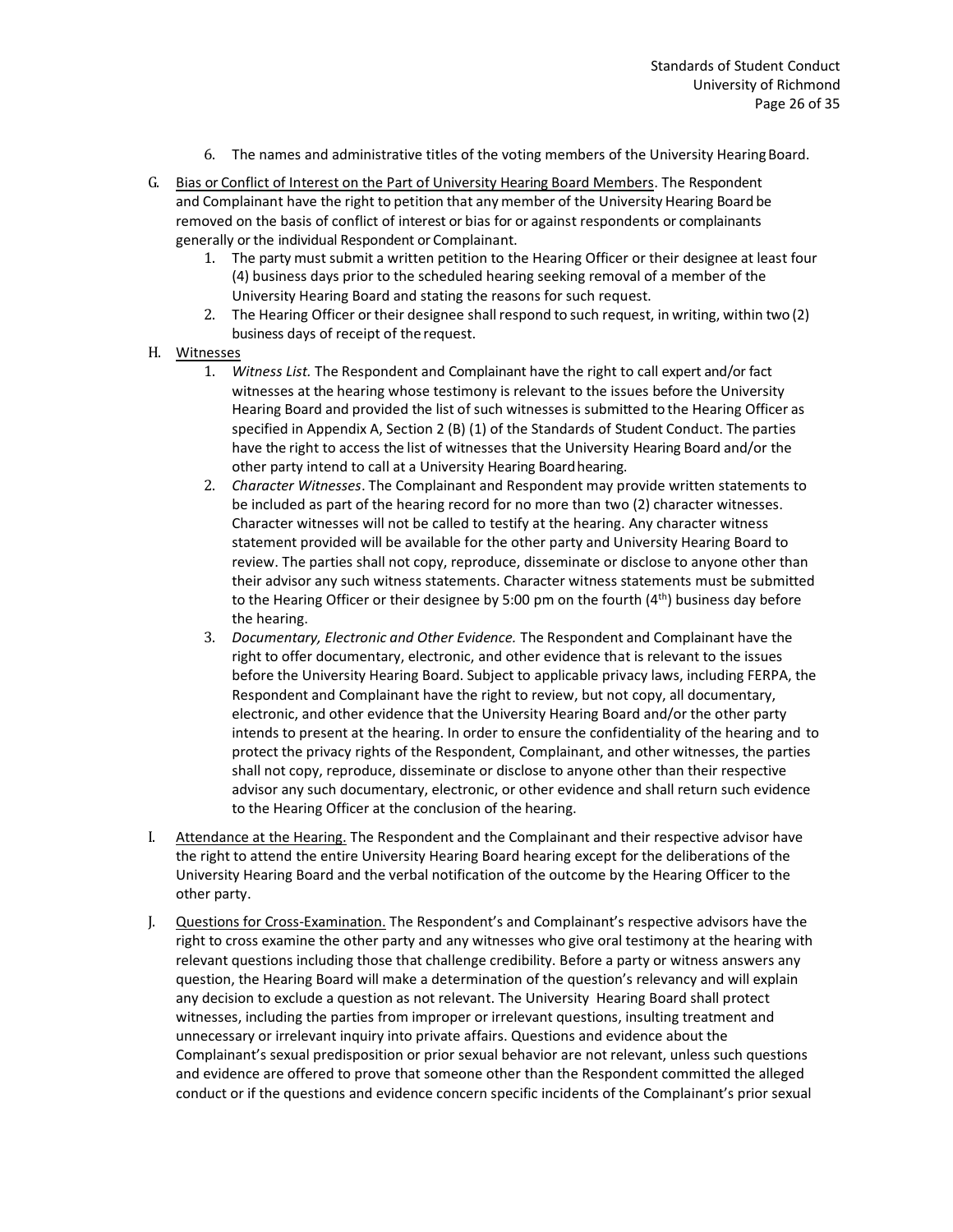behavior with the Respondent and are offered to prove consent. Where appropriate, the Respondent or Complainant may request a brief recess of the hearing to prepare such questions. The Hearing Officer, in their reasonable discretion, may grant or deny such request.

- K. Right to a Live Hearing. At the request of either party or the discretion of the Title IX Coordinator, the live hearing may occur with the parties in separate rooms with technology enabling the Hearing Officer, Hearing Board and parties to simultaneously see and hear the party and/or the witness answering questions.
	- A. Failure to Attend. The Respondent, Complainant and their respective advisorshave the right to attend the scheduled University Hearing Board hearing. If the Respondent or Complainant, fails to attend the hearing as scheduled, the University Hearing Board may proceed in the party's absence.

Any party or witness may choose not to offer evidence, answer questions or submit to cross-examination at the hearing, either because they do not attend the hearing, or because they attend but refuse to participate in some or all questioning. The Hearing Board can only rely on whatever relevant evidence is available through the investigation and hearing in making the ultimate determination of responsibility. The Hearing Board may not draw any inference solely from a party's or witness's absence from the hearing or refusal to submit to cross-examination or answer other questions. The University Hearing Board cannot draw an inference about the determination regarding responsibility based solely on the party's presence at a hearing or refusal to submit to cross examination.<sup>1</sup>

If a party's advisor fails to attend a hearing, the University will provide an advisor of its choice, at no cost to the party, to cross examine the other party and any witnesses at the hearing on behalf of the Respondent or Complainant. If a party's advisor fails to attend, the hearing will be recessed until such time that the University can provide an alternate advisor of the University's choice at no cost or fee to the party, in order to conduct cross examination on behalf of that party. If a party does not have an advisor for purposes of cross-examination or if a party knows their advisor will not be attending the hearing, the party shall notify the Title IX Coordinator ten (10) business days in advance of the hearing to request that the University to provide an advisor for purposes of cross-examination at the hearing.

- L. Notice of Outcome. The Respondent and Complainant have the right to written notice of the outcome and sanctions (if applicable) of the University Hearing Board including:
	- 1. Identification of the allegations potentially constituting sexual harassment;
	- 2. A description of the procedural steps taken from the receipt of the formal complaint through the determination, including notifications to the parties, interviews with the parties and witnesses, site visits (if any), methods used to gather evidence, and hearings held;
	- 3. Findings of fact supporting the determination;
	- 4. Conclusions regarding the application of the University's Policy Prohibiting Sexual Misconduct to the facts;
	- 5. A statement of, and rationale for, the result as to each allegation, including adetermination regarding responsibility;
	- 6. A listing of all relevancy determinations made during the hearing;

 $1$  This provision is effective as to any determination regarding responsibility rendered by the University Hearing Board on or after August 24, 2021. It replaces a provision in prior versions of these procedures that prohibited reliance on such statements. That provision was based on a regulatory requirement of the U.S. Department of Education that has since been vacated by a federal court and that is no longer enforced by the Office for Civil Rights. See Suzanne B. Goldberg, Acting Assistant Secretary for Civil Rights, U.S. Department of Education, "Letter to Students, Educators, and other Stakeholders re VICTIM RIGHTS LAW CENTER ET AL. V. CARDONA," p.1 (August 24, 2021).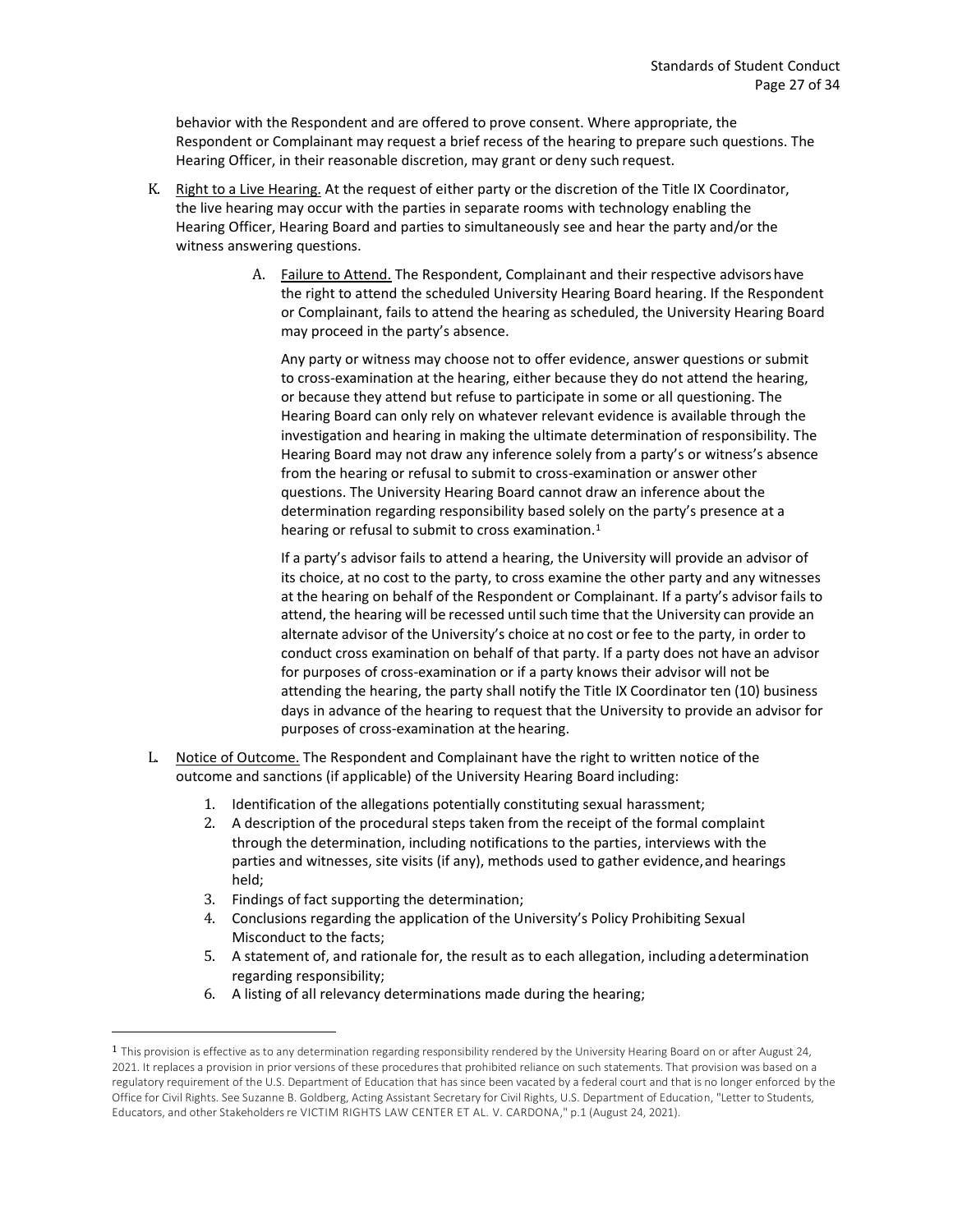- 7. Disciplinary sanctions (if any) imposed on the Respondent;
- 8. Remedies (if any) that will be provided to the Complainant designed to restore or preserve equal access to the University's education program or activity; and
- 9. A description of the procedures and bases for appeal.

The written notice outcome will be provided by 5:00 PM on the third (3rd) business day following the conclusion of the hearing. The Hearing Officer, at their discretion, can extend this timeline upon written notice to the parties setting forth the reason for the extension. The notice(s) described in this section shall be sent simultaneously to the Respondent and the Complainant.

- M. Privacy of the Respondent & Complainant. The Respondent and Complainant have the right to preservation of privacy to the extent reasonably possible and allowed by law. The parties have the right not to have irrelevant prior sexual or relationship history admitted as evidence in a University Hearing Board hearing.
	- 1. The University will not access, consider, disclose or otherwise use a party's records that are made or maintained by a physician, psychiatrist, psychologist or other recognized professional or paraprofessional acting or assisting in their professional capacity, and which are made and maintained in connection with the provision of treatment of the party, without voluntary, written consent from the respective party.
	- 2. The Respondent and Complainant have the right not to have released to the public by University officials any personally identifiable information about the complaint, without their consent, except to the extent such disclosure is required by applicable law, regulation, or court order.
- N. Appeal. The Respondent and Complainant have the right to appeal the decision ofthe University Hearing Board in accordance with the standards for appeal established in Appendix A, Section 4.

## **Section 2: Hearing Procedures**

The University Hearing Board is charged with the disposition of charges as outlined in the Standards of Student Conduct. The Vice President for Student Development shall assign a Hearing Officer to be responsible for the administration of the University Hearing Board.

- A. Composition of the University Hearing Board. The University Hearing Board shall consist of the three (3) voting members andone alternate chosen from the University Hearing Board Pool.
	- 1. The University Hearing Board pool shall consist of a minimum of ten (10) staff/administrators appointed annually by the University President and who have received training on the definition of sexual harassment in the University's Policy on Prohibiting Sexual Misconduct, the scope of the University's education program or activity, the hearing process, impartiality, conflicts of interest and bias, technology used during a hearing, relevance of questions and evidence and the investigative and disciplinary process.
	- 2. Any member of the University Hearing Board pool selected to serve on a University Hearing Board must disqualify themselves for any bias or conflict of interest.
- B. Pre-Hearing Submission Deadlines.
	- 1. *Submission of Witness Lists*. The Complainant and the Respondent shall provide the Hearing Officer or their designee with their respective lists of witnesses, including written character witness statements, by 5:00 p.m. on the fourth (4th) business day before the hearing.
	- 2. *Submission of Documentary, Electronic, and Other Evidence.* The Complainant and the Respondent shall submit copies of all documentary, electronic, or other evidence to the Hearing Officer or their designee by 5:00 p.m. on the fourth (4<sup>th</sup>) business dav before the hearing.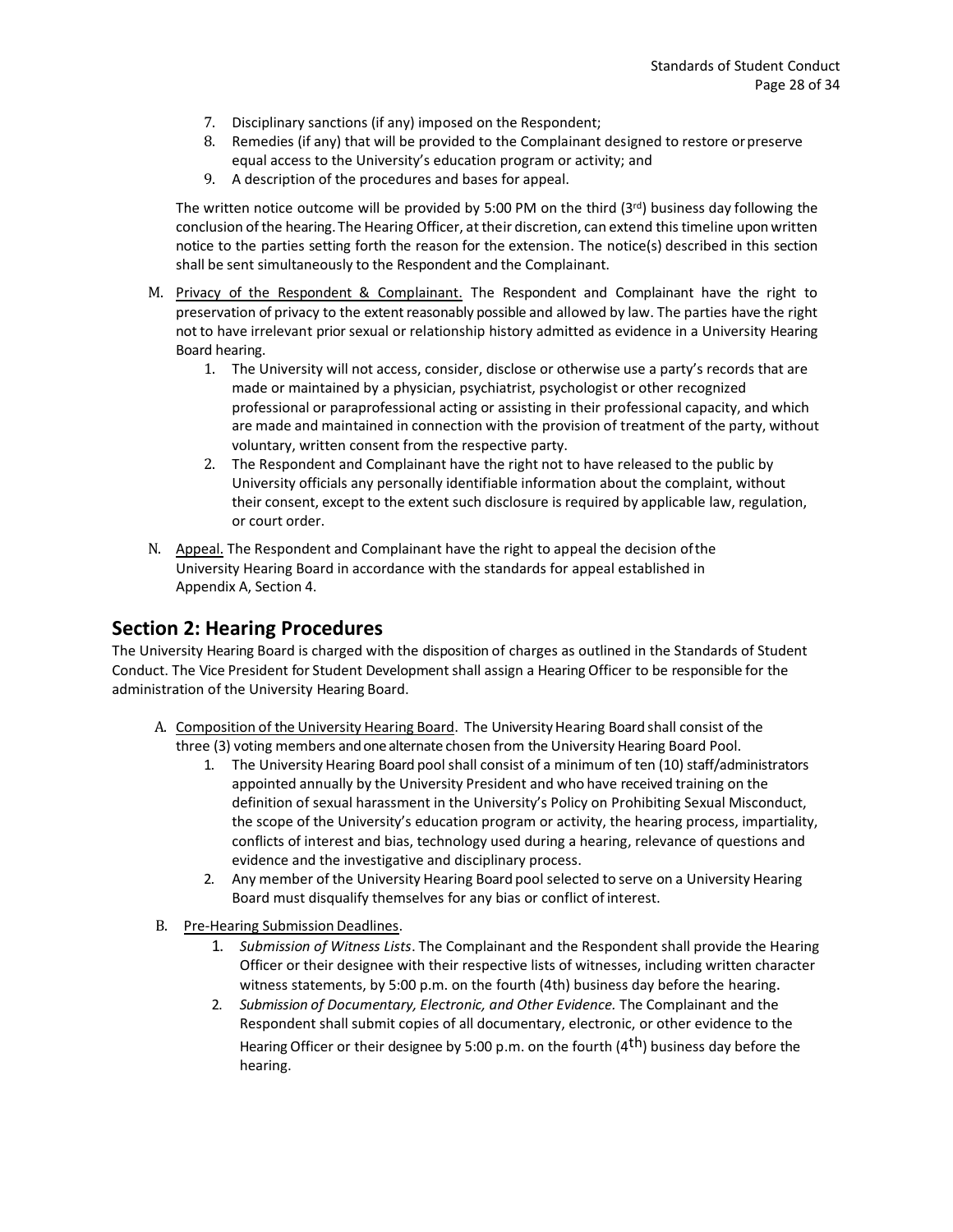- 3. *Access to Other Party's Pre-Hearing Submissions*. Upon receipt of a pre-hearing submission from either the Complainant or the Respondent, the Hearing Officer or their designee shall provide the other party with access to such submission as soon as reasonably possible and in no event, later than one (1) business day following the submission.
- 4. *Statement of Objections to the Title IX investigative report.* The Complainant and Respondent shall provide the Hearing Board with their respective objections to the Title IX investigative report, if any, by 5:00 pm on the fourth (4<sup>th</sup>) business day before the hearing.
- 5. *University Hearing Board Witnesses, Documentary, Electronic, and Other Evidence*. The Hearing Officer or their designee shall provide the Complainant and the Respondent with access to the list of witnesses to be called by the University Hearing Board, and any documentary, electronic, or other evidence not included in the Title IX investigative report at least four (4) business days prior to the hearing.
- 6. *Notification of Advisor for purposes of cross-examination at the hearing*. The Complainant or Respondent shall notify the Title IX Coordinator ten (10) business days in advance of the hearing if they need the University to provide an advisor for purposes of cross-examination at the hearing.
- 7. *Request for Hearing to Occur via Video Conferencing.* The Complainant, Respondent or Title IX Coordinator have the right to request that the hearing before the University Hearing Board be conducted via video conferencing. The Hearing Officer, Hearing Board, Complainant, Respondent and any witnesses must be able to see and hear the party or witness providing testimony. The request for the hearing to occur via video conferencing must be made ten (10) business days in advance of the hearing.
- 8. *Extension of Submission Deadlines*. The Hearing Officer or their designee may extend the time frame for submitting evidence, and witness lists, at their sole discretion, and only for good cause. If timelines are extended, the Hearing Officer or their designee shall provide written notice to the Respondent and the Complainant.
- C. Pre-Hearing Procedures.
	- 1. The Hearing Officer or their designee shall notify the Respondent and the Complainant of the scheduled hearing date in accordance with Appendix A of the Standards of Student Conduct.
	- 2. The Respondent shall be afforded the opportunity to meet (in person, by telephone or videoconference) with the Hearing Officer or their designee prior to the hearing. The purpose of this meeting is to advise the Respondent of the hearing procedures and their rights in connection with the hearing. The Respondent's advisor is permitted to attend this meeting.
	- 3. The Complainant shall be afforded the opportunity to meet (in person, by telephone or videoconference) with the Hearing Officer or their designee prior to the hearing. The purpose of this meeting is to advise the Complainant of the hearing procedures and their rights in connection with the hearing. The Complainant's advisor is permitted to attend this meeting.
	- 4. The Hearing Officer shall review all written materials prior to submission to the University Hearing Board to ensure that the hearing record does not contain irrelevant, unfairly prejudicial, or inadmissible information. The Hearing Officer will call these matters to the attention of the Hearing Board for a determination on relevancy.
- D. The Hearing Record
	- 1. The Hearing Officer or their designee shall create a hearing record comprising the following:
		- a. The Title IX investigative report with its attachments;
		- b. The documentary, electronic, and other evidence submitted by the parties and the University Hearing Board, including a list of all witnesses and written character statements.
	- 2. The Hearing Officer or their designee shall provide the Complainant and the Respondent with access to the hearing record at least two (2) business days prior to the hearing.
		- a. The Hearing Officer or their designee shall convene one or more pre-hearing meetings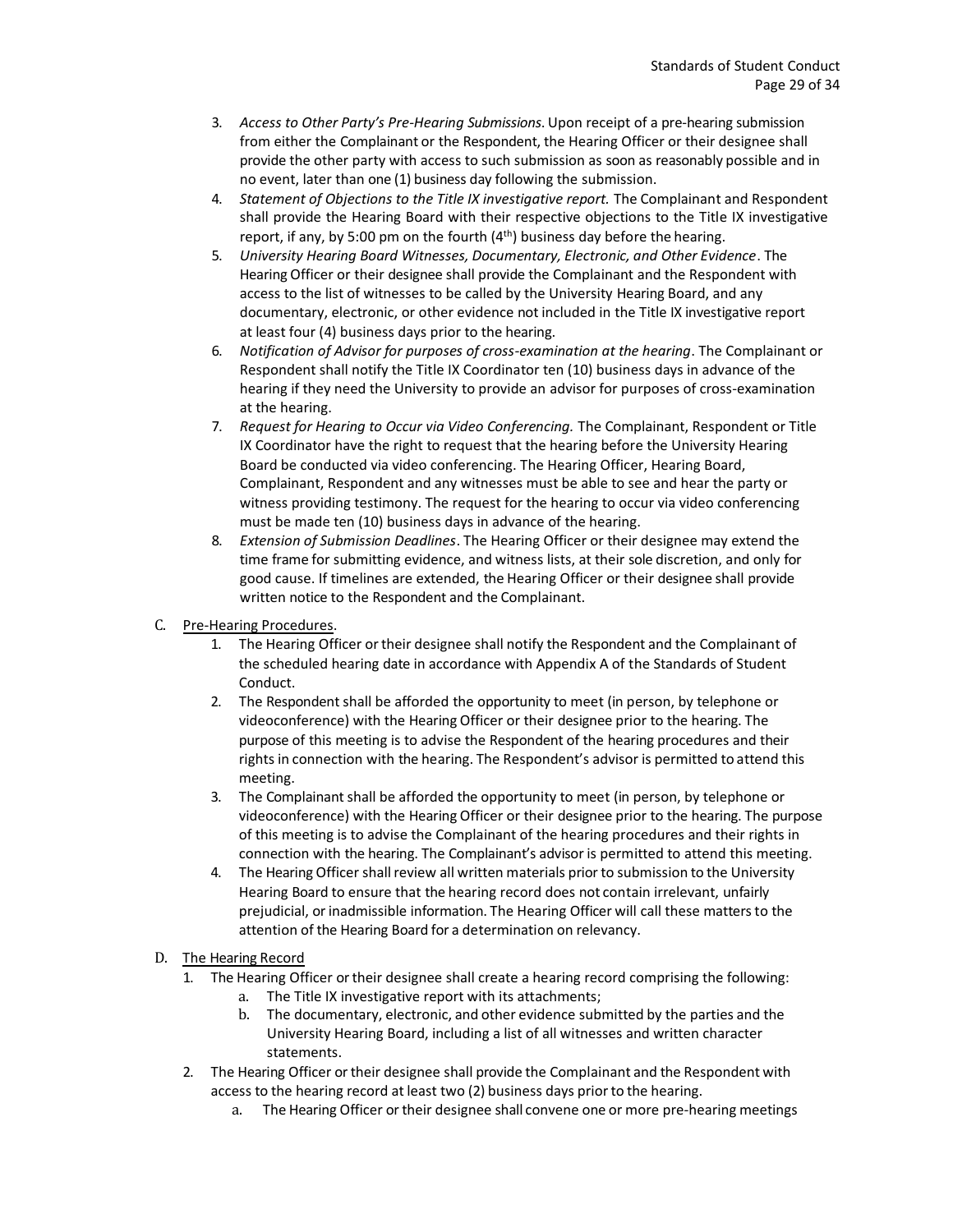for the members of the University Hearing Board to review the charge(s), to go over the contents of the hearing record, and to answer any procedural questions. This meeting shall be held at least twenty-four (24) hours prior to the hearing.

b. The Hearing Officer or their designee, at their discretion, may provide materials to the Board utilizing a secure server and convene the pre-hearing meeting directly prior to the hearing itself.

c. The Hearing Officer or their designee shall create seven (7) copies ofthe hearing record. The copies of the hearing record are distributed as follows:

- One (1) copy for the Hearing Officer's use which will be added to the official case file;
- Three (3) copies distributed to the University Hearing Board Members;
- One (1) copy given to the Respondent;
- One (1) copy given to the Complainant; and

One (1) copy is made available for witness reference during the hearing. If the hearing is held via teleconference, a copy of the hearing record will be made available electronically during the hearing.

#### E. General Procedural Rules of the University HearingBoard.

- 1. The Hearing Officer shall preside over and conduct the hearing and is specifically empowered to:
	- a. Appoint a recording secretary or other staff to audio record the hearing.
	- b. Control the admission of persons to the hearing. The Hearing Officer may order any person in attendance that does not conduct themselves in an orderly and respectful manner to leave. Obstructive, contemptuous, disruptive or noisy conduct in the presence of the University Hearing Board by any person, including the Respondent, the Complainant, a witness, or an advisor, may result in that person being removed from the hearing and, if a student, charged with a violation of Article III (B)(6) (b) of the Standards of Student Conduct. If a party's advisor isremoved from a hearing pursuant to this section, the hearing will be recessed until such time that the University can provide an alternate advisor of the University's choice at no cost or fee to the party, in order to conduct cross examination on behalf of that party.
	- c. Control the conduct of the University Hearing Board members and of the Respondent and Complainant to protect witnesses from improper questions, insulting treatment, and unnecessary inquiry into their private affairs.
	- d. Exclude witnesses from the hearing room except when they are testifying.
- 2. All members of the University Hearing Board must be present throughout the hearing.
	- a. If a member of the University Hearing Board must leave before the hearing is complete with good cause, the Hearing Officer may at their sole discretion recess the hearing and reconvene the hearing within twenty-four (24) hours.
	- b. If a voting member disqualifies themselves or for good cause must withdraw from the hearing, the Hearing Officer shall call upon the alternate to serve. The Hearing Officer shall, after consultation with the Respondent and the Complainant, in open session, provide the replacement with a summary of all prior proceedings.
- 3. No person shall address the University Hearing Board or pose questions to any witness (including the Respondent, the Complainant or an advisor) without first being recognized by the Hearing Officer.
- 4. The taking of photographs in the hearing room, the streaming or broadcasting from the hearing room of the proceedings by social media, telephone, radio or television (with the exception of videoconferencing as outlined in Appendix A, Section 1(K) of the Standards of Student Conduct), or the recording of the proceedings for non-official use, or for later release or broadcast to the general public, shall not be permitted.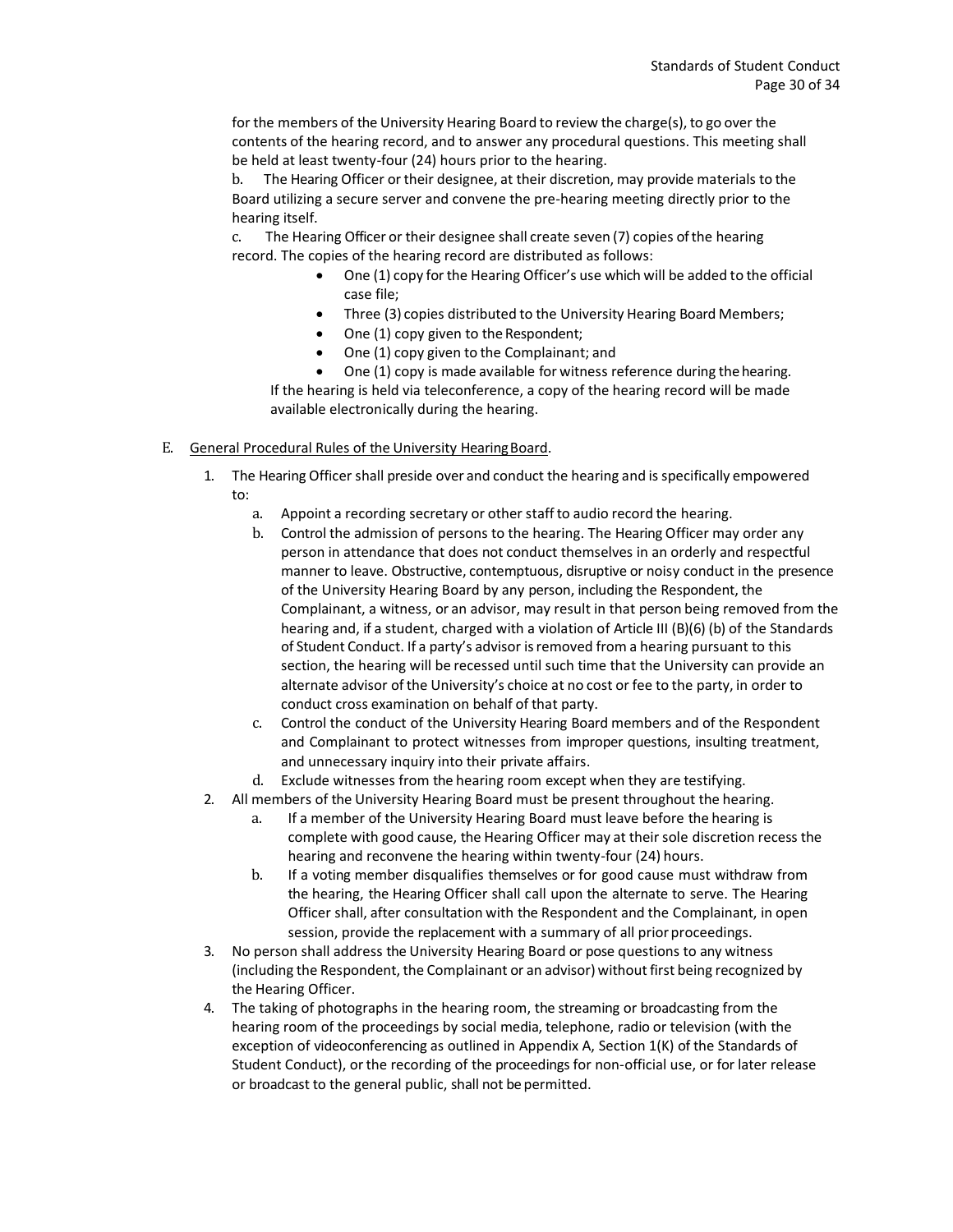#### F. Order of the Hearing

- 1. The Hearing Officer will ask the members of the University Hearing Board, the Respondent, the Respondent's advisor, the Complainant, and the Complainant's advisor to introduce themselves.
	- a. The Hearing Officer shall read the allegations to the Respondent, and the Respondent shall state whether they accept responsibility for each allegation.
	- b. In the absence of a response, the Respondent shall be deemed not to have accepted responsibility for the allegation(s).
	- c. If the Respondent does not accept responsibility for the allegation(s), evidence, witness testimony, admitted by the Hearing Officer shall be presented that will support or refute the allegation
- 2. If the Respondent accepts responsibility for the allegation(s), evidence, witness testimony, admitted by the Hearing Officer shall be presented that will assist the University Hearing Board in assigning an appropriate sanction.
- 3. The Hearing Officer reminds all parties that the burden of proof shall be *preponderance of evidence*, meaning that in order to find the Respondent responsible, the University Hearing Board must find, based on a preponderance of the evidence presented at the hearing, that the Respondent is responsible for the alleged violation.
- 4. The Respondent and Complainant shall each be provided an opportunity to make an opening statement.
- 5. The members of the University Hearing Board shall direct the Hearing Officer to call witnesses and/or present evidence.
- 6. The Complainant shall have the opportunity to testify, present evidence, and call witnesses. The Complainant's advisor shall have the opportunity to conduct cross examination of the Respondent and all witnesses called by the Respondent or University Hearing Board.
- 7. The Respondent shall have the opportunity to testify, present evidence, and call witnesses. The Respondent's advisor shall have the opportunity to conduct cross examination of the Complainant and all witnesses called by the Complainant or the University Hearing Board.
- 8. Prior to the initial deliberations by the University Hearing Board, the Complainant shall have the opportunity to make a closing statement summarizing their evidence. This statement shall not addressthe impact of the alleged incident, the investigation, or the hearing, on the Complainant.
- 9. Prior to the initial deliberations by the University Hearing Board, the Respondent shall be given the opportunity to make a closing statement summarizing their evidence. This statement shall not addressthe impact of the incident, the investigation or the hearing, on the Respondent.
- 10. The Hearing Officer will excuse all parties and witnessesso that the members of the University Hearing Boardmay deliberate in private on the issue ofresponsibility for the charges at issue.
- 11. After deliberations on the issue of responsibility are completed, the Hearing Officershall meet separately with the Respondent and the Complainant to notify them of the decision of the University Hearing Board on the issue ofresponsibility.
- 12. If the University Hearing Board finds the Respondent responsible for the allegations at issue, the hearing will be reconvened after notice to each party. The Complainant will then have an opportunity to make an impact statement to the University Hearing Board regarding the issue of sanctions and the impact of the conduct on the Complainant. Following that statement, the Respondent will have an opportunity to make an impact statement to the University Hearing Board regarding the issue of sanctions and the impact of the conduct on the Respondent.
- 13. The Hearing Officer will excuse both parties so that the members of the University Hearing Board may deliberate in private on the issue of sanctions.
- 14. After deliberations on the issue of sanctions are completed, the Hearing Officer shall meet with the Respondent to notify the Respondent of the sanctions imposed by the University Hearing Board and the effective date of such sanctions. The Hearing Officer will then meet with the Complainant to notify them of the sanctions imposed upon the Respondent that relate directly to the Complainant and the effective date of such sanctions.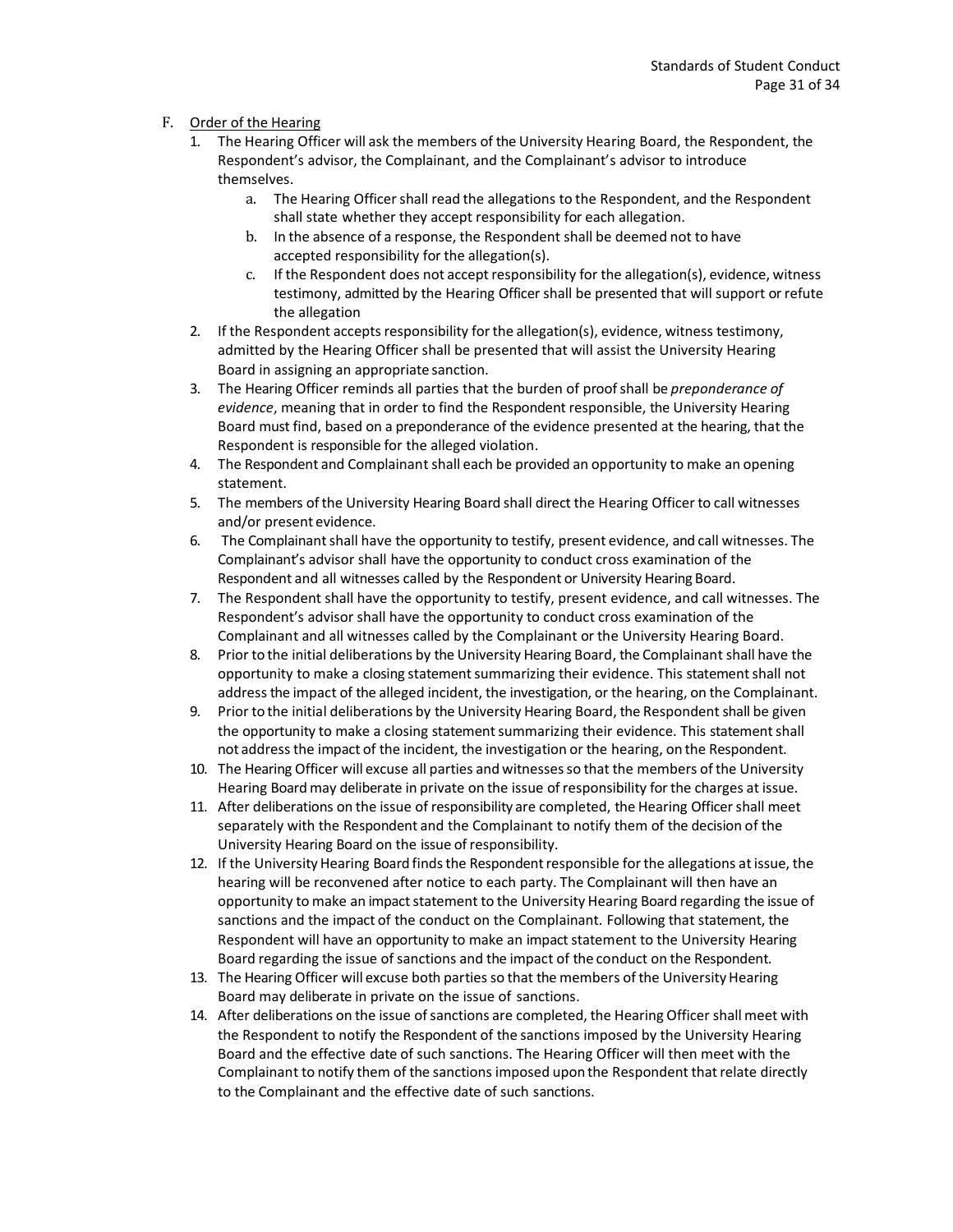- 15. The Hearing Officer will also provide information to both parties about the remediesthat will be provided (if any) the Complainant designed to restore or preserve equal accessto the University's educational program or activity.
- 16. The Hearing Officer will also provide information related to written notification of the decision and the procedure and bases for appeal.
- 17. The Hearing Officer will adjourn the hearing.
- G. Procedure for Oral Testimony. The following proceduresshall apply to all oral testimony presented at the hearing:
	- 1. The Title IX Coordinator shall not testify as a witness.
	- 2. The Title IX investigator may be called to testifyas a witness.
	- 3. Witnesses shall testify under oath oraffirmation.
	- 4. The members of the University Hearing Board shall be given the opportunity to ask questions of the witness.
	- 5. The Hearing Officer will ask questions submitted by the party calling the witness (either the Complainant or the Respondent) under procedures outlined this Appendix A of the Standards of StudentConduct.
	- 6. The Respondent's and Complainant's advisorshall have the opportunity to cross examine the other party and witnesses called by the other party or the Hearing Board. Any party or witness may choose not to offer evidence, answer questions or submit to cross-examination at the hearing, either because they do not attend the hearing, or because they attend but refuse to participate in some or all questioning. The Hearing Board can only rely on whatever relevant evidence is available through the investigation and hearing in making the ultimate determination of responsibility. The University Hearing Board cannot draw an inference about the determination regarding responsibility based solely on the party's presence at a hearing or refusal to submit to cross examination. The advisor cannot yell, berate or talk over the party/witness when providing cross-examination.
	- 7. Members of the University Hearing Board shall have a final opportunity to ask questions of the witnesses.
- H. Deliberation of the University Hearing Board.
	- 1. The members of the University Hearing Board shall deliberate in private and reach a decision based only upon the evidence introduced at the hearing. The Hearing Officer is present during the deliberation, but does not have a vote.
	- 2. The members of University Hearing Board shall not make any finding of fact that is not supported by the evidence presented at the hearing.
	- 3. If two or more University Hearing Board members find the Respondent responsible for the alleged conduct, the student is "responsible" for that conduct.
	- 4. If the Respondent is found responsible, the recommended sanction shall be chosen generally from those listed in Appendix A, Section 3 of the Standards of StudentConduct.

## **Section 3: Sanctions**

- A. *List of Possible Sanctions*. Respondentsfound responsible for violating the Policy Prohibiting Sexual Misconduct will be sanctioned. Sanctions include but are not limited to thefollowing:
	- 1. University Housing Probation. Action permitting the student to remain in residence on probationary status. During the period of probation, if the student is found responsible for additional violations, the student may be evicted from University housing.
	- 2. Conduct Probation. Action permitting the student to remain at the University on probationary status and subject to certain terms and conditions as outlined by the University Hearing Board. During the period of probation, if the student is found responsible for further violations, the student may be subject to suspension, dismissal, or separation from the University. Students are prohibited from studying abroad in any semester for which they are on conduct probation for all or part of the semester.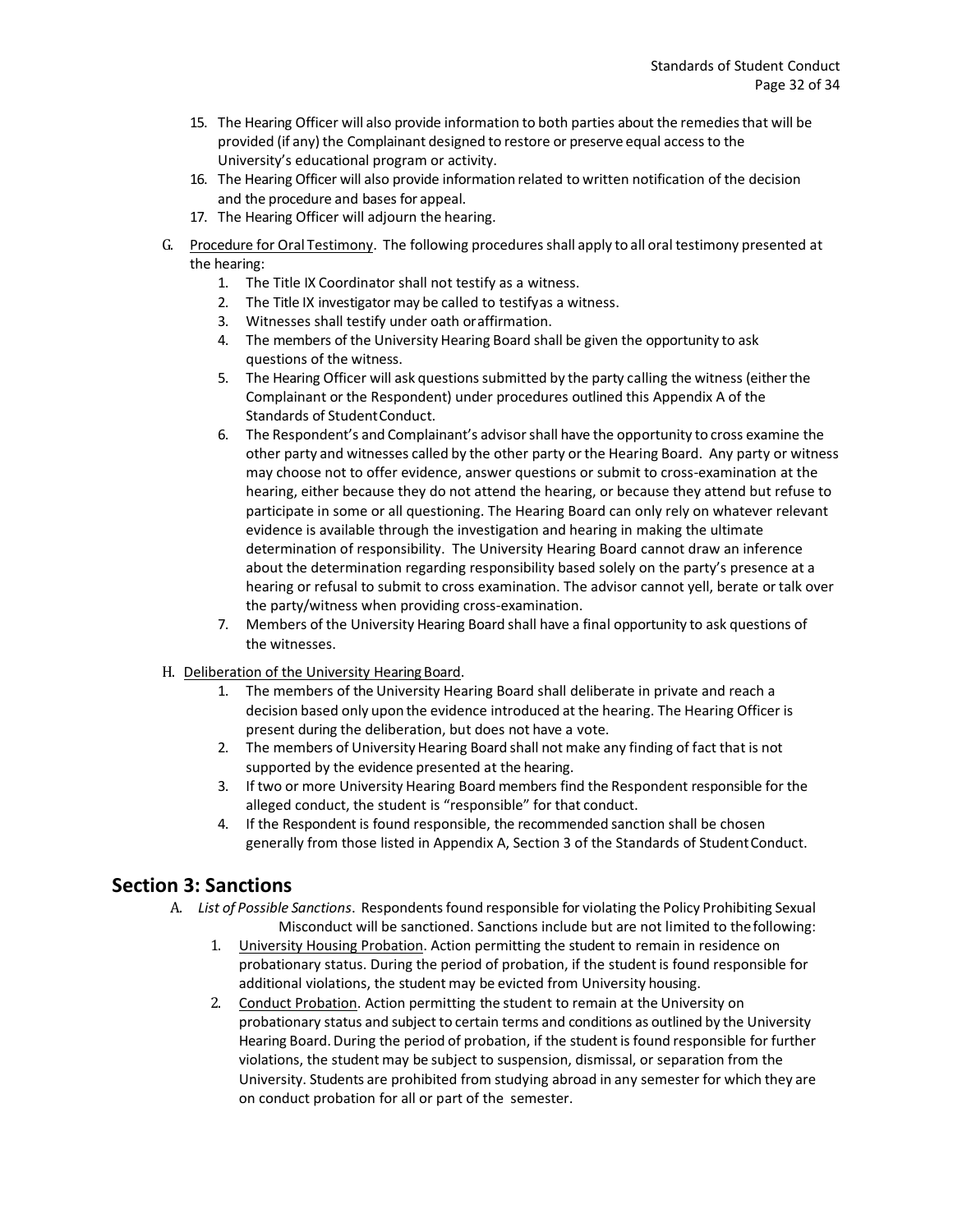- 3. Training: A student maybe required to complete a training course(s)appropriate to their sanction.
- 4. Housing Relocation. Relocation from one University housing area to another.
- 5. Housing Eviction. Removal from University housing.
- 6. No Trespass Order. An order banning a student from specific buildings, portions of the campus, or from the entire campus or off-campus buildings or property.
- 7. Revocation of Privilege. The revocation of a privilege including, but not limited to, registered events, using University dining facilities, having an automobile on campus, and/or access to other University facilities.
- 8. Suspension. A forced, temporary leave from the University. The time period of a suspension is typically a semester or a full academic year, but can be set for any duration by the University Hearing Board.
- 9. Separation. Immediate and permanent separation from the University. A student who is separated from the University is not eligible for readmission, and is typically barred from University events, activities, and property.
- B. *Multiple Sanctions.* More than one of the sanctions listed above may be imposed for any single violation.
- C. *Record Keeping*. Please see Article VIII of the Standards of Student Conduct, (4)(5) for information on record keeping and transcript notation.

## **Section 4: Appeal**

- A. *Right to Appeal.* The Respondent and Complainant have the right to appeal the decision of the University Hearing Board to the Appellate Administrator.
- B. *Time for Filing Appeal.* An appeal must be received by the designated Appellate Administrator in writing (a document as an email attachment is acceptable) by 5:00 PM on the fifth (5<sup>th</sup>) business day after delivery of the written notification of the finding of the University Hearing Board. The Hearing Officer may extend the time frame for submitting an appeal, at their sole discretion, for good cause upon written notice to the Respondent, and the Complainant (where appropriate) setting forth the reason for the extension.
- C. *Access to Hearing Record*. The party filing the appeal shall be provided with reasonable access to the hearing record in the hearing from which the appeal istaken.
- D. *Time for Deciding Appeal*. The decision on a request for an appeal shall be made within thirty (30) days of the receipt of the appeal, unless there is good cause for a reasonable extension of this time period. If an extension is deemed appropriate, the Appellate Administrator shall provide written notice to the Respondent, and Complainant, setting forth the reason for the extension.
- E. Both the Complainant and the Respondent will be provided a reasonable and equal opportunity to submit a written statement in support of or challenging the University Hearing Board outcome.
- *F. Appeal Review Board*
	- 1. The Appellate Administrator shall convene a Review Board comprised of two members of the University Hearing Board who were not involved in the original hearing. The Appellate Administrator shall be also be a voting member of the Review Board.
	- 2. The Appellate Administrator shall notify the other party in writing that an appeal has been filed.
	- 3. The Review Board does not hold a new hearing. The decision of the Review Board shall be made by majority vote.
	- 4. If the Review Board finds grounds to grant an appeal, the Review Board shall determine a remedy as prescribed in Article VIII (G) of the Standards of Student Conduct.
- G. *Grounds for Appeal.* An appeal shall be granted to the person filing if the Appellate Administrator or Review Boards finds, by clear and convincing evidence, that one or more of the following occurred:
	- 1. Procedural irregularity that affected the outcome of the matter;
	- 2. New evidence that was not reasonably available at the time of the determination regarding responsibility was made that could affect the outcome of the matter;